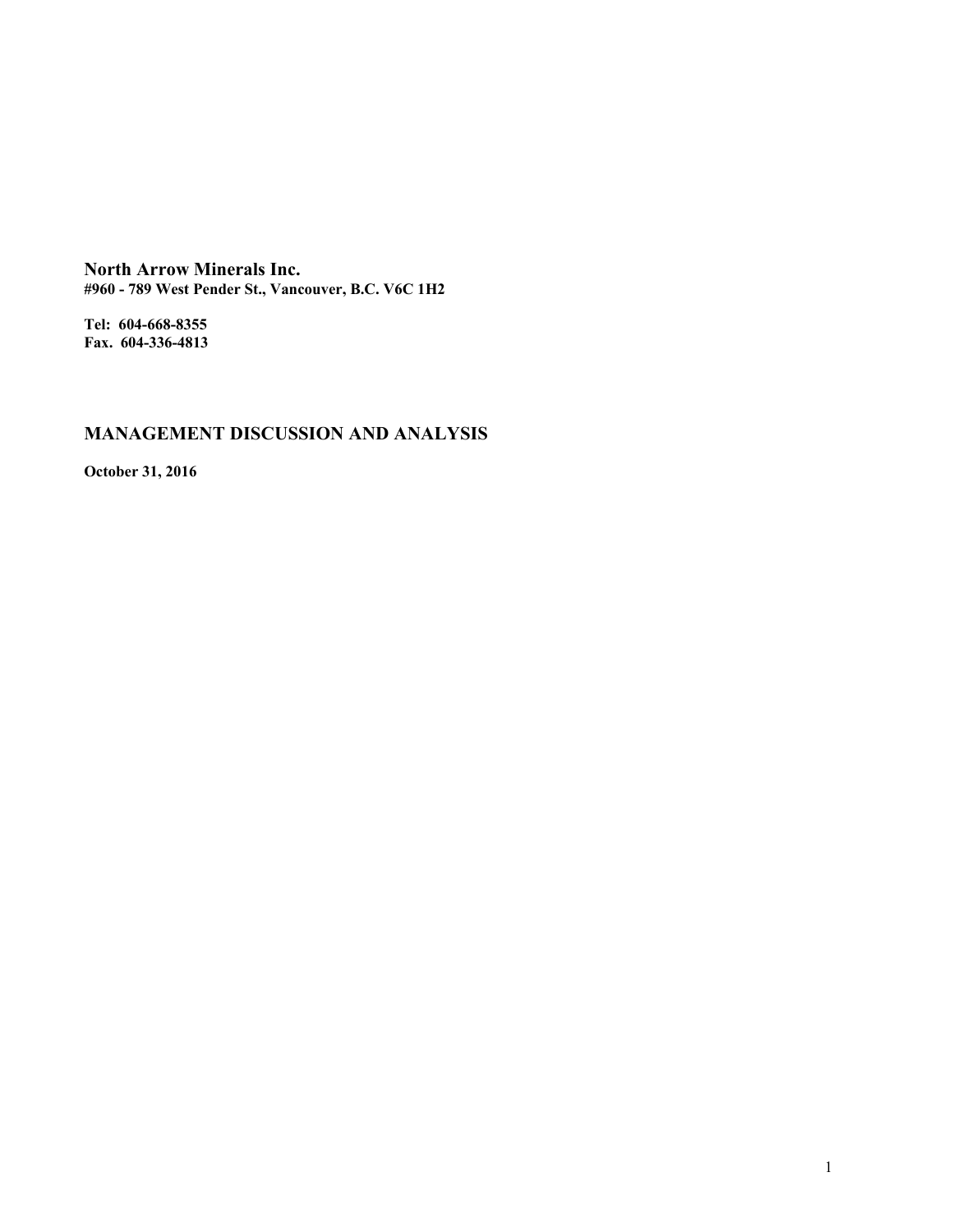# **Form 51-102 F1 Management Discussion and Analysis ("MD&A") North Arrow Minerals Inc. Containing Information up to and including November 29, 2016**

## **Description of Business**

North Arrow Minerals Inc. ("North Arrow" or the "Company") is a Canadian mineral exploration company focused on evaluating prospective diamond exploration properties in Canada. The Company's key diamond properties include the Qilalugaq (Nunavut), Pikoo (Saskatchewan), Lac de Gras (Northwest Territories), and Mel (Nunavut). Shares of the Company trade on the TSX Venture Exchange ("TSXV") under the symbol NAR.

The following discussion and analysis of the Company's financial condition and results of operations for the six months ended October 31, 2016 should be read in conjunction with the audited financial statements of the Company for the years ended April 30, 2016 and April 30, 2015, together with the notes thereto. The MD&A supplements, but does not form part of the unaudited financial statements of the Company. The Company's financial statements have been prepared in accordance with International Financial Reporting Standards ("IFRS").

Unless otherwise noted, all currency amounts are stated in Canadian dollars.

## **Forward-Looking Statements**

This document may contain "forward-looking statements" within the meaning of Canadian securities legislation and the United States Private Securities Litigation Reform Act of 1995. These forward-looking statements are made as of the date of this document and the Company does not intend, and does not assume any obligation, to update these forward-looking statements, except as required by law.

Forward-looking statements relate to future events or future performance and reflect management's expectations or beliefs regarding future events and include, but are not limited to, statements with respect to sources of and anticipated financing requirements, the estimation of mineral reserves and resources, the realization of mineral reserve estimates, the timing and amount of estimated future production, costs of production, capital expenditures, success of mining operations, environmental risks, unanticipated reclamation expenses, title disputes or claims and limitations on insurance coverage.

These forward-looking statements include, among others, statements with respect to the Company's objectives for the ensuing year, our medium and long-term goals, and strategies to achieve those objectives and goals, as well as statements with respect to our beliefs, plans, objectives, expectations, anticipations, estimates and intentions. The words "may," "could," "should," "would," "suspect," "outlook," "believe," "plan," "anticipate," "estimate," "expect," "intend," and words and expressions of similar import are intended to identify forward-looking statements. In particular, statements regarding the Company's future operations, future exploration and development activities or other development plans and estimated future financing requirements contain forward-looking statements.

All forward-looking statements and information are based on the Company's current beliefs as well as assumptions made by and information currently available to the Company concerning anticipated financial performance, business prospects, strategies, regulatory developments, development plans, exploration, development and mining activities and commitments. Although management considers these assumptions to be reasonable based on information currently available to it, they may prove to be incorrect.

By their very nature, forward-looking statements involve inherent risks and uncertainties, both general and specific, and risks exist that predictions, forecasts, projections and other forward-looking statements will not be achieved. We caution readers not to place undue reliance on these statements as a number of important factors could cause the actual results to differ materially from the beliefs, plans, objectives, expectations, anticipations, estimates and intentions expressed in such forward-looking statements.

These factors include, but are not limited to, developments in world financial and commodity markets, risks relating to fluctuations in the Canadian dollar and other currencies relative to the US dollar, changes in exploration plans due to exploration results and changing budget priorities of the Company or its joint venture partners, changes in project parameters as plans continue to be refined; possible variations in ore reserves, grade or recovery rates; accidents, labour disputes and other risks of the mining industry; delays in obtaining governmental approvals or financing, the effects of competition in the markets in which the Company operates, the impact of changes in the laws and regulations regulating mining exploration and development, judicial or regulatory judgments and legal proceedings, operational and infrastructure risks, and the Company's anticipation of and success in managing the foregoing risks. The Company cautions that the foregoing list of factors that may affect future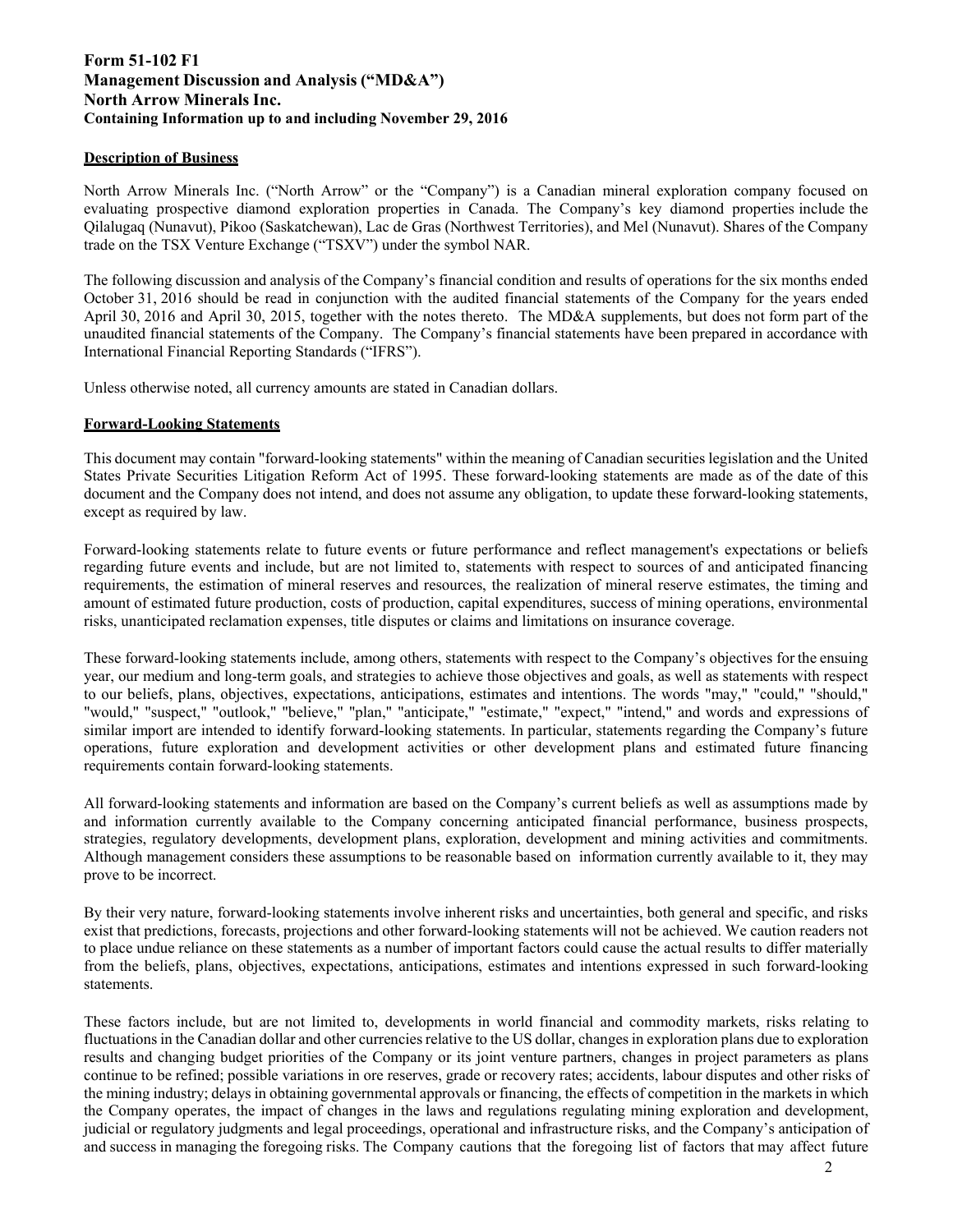results is not exhaustive. When relying on our forward-looking statements to make decisions with respect to the Company, investors and others should carefully consider the foregoing factors and other uncertainties and potential events. The Company does not undertake to update any forward-looking statement, whether written or oral, that may be made from time to time by the Company or on our behalf, except as required by law.

## **Highlights for the six months ended October 31, 2016 and subsequent events up to November 29, 201**

## Qilalugaq project, NU

 During the period, the Company continued with a diamond polishing and evaluation exercise to better understand the characteristics and value of fancy coloured diamonds recovered from the Q1-4 kimberlite, and to evaluate their potential impact on the project. Initial results from this work have confirmed that i) a portion of the yellow diamond population are fancy orangey yellow diamonds that would be desirable for use in the gem and jewelry trade and ii) the presence of these fancy coloured diamonds could have a significant positive impact on the overall value of the Q1-4 diamond population.

# Pikoo project, SK

- On April 4, 2016, the Company announced completion of a winter 2016 drilling program. 2,124 m of drilling was completed with kimberlite encountered in 14 of 19 drill holes, including the discovery of the PK346 and PK347 kimberlite occurrences in the North Pikoo area. This brings the total number of discrete kimberlite occurrences in the Pikoo Project to ten.
- On May 31, 2016 and June 25, 2016, the Company reported microdiamond results from samples of the PK150, PK314 and PK346 kimberlites, which confirm that all five of the Pikoo project kimberlites that have been tested to date are diamondiferous.
- On September 13, 2016, the Company reported a total of 101 till samples were collected from the Project. Samples were collected from the North Pikoo, South Pikoo, East Pikoo and Bear Lake target areas where an evaluation of past results suggests that undiscovered kimberlites may be present.

## Mel project, NU

• On September 13, 2016, the Company announced a total of 111 till samples were collected from the Mel property to follow up and test the up ice termination of at least two distinct kimberlite indicator mineral (KIM) trains identified from 2015 sampling.

## Lac de Gras joint venture project, NT

 During the period ended October 31, 2016 the Lac de Gras joint venture, operated by partner Dominion Diamond Corporation, completed an airborne geophysical survey over portions of the joint venture property.

# Loki project, NT

 On September 13, 2016, the Company announced North Arrow had staked mineral claims covering new target areas to the south and east of the Redemption project. The Company retains a 100% interest these new claims as well as several previously staked mineral claims located to the southeast of the Monument kimberlite cluster, which together comprise the Company's new Loki Diamond Project. A brief till and esker sampling program was conducted at the Loki Project in August 2016 with 56 samples collected to provide an initial evaluation of identified target areas.

## Redemption project, NT

During the period ended October 31, 2016 the Company relinquished its option to earn an interest in the Redemption project.

A summary of the exploration activities for the Company follows, as well as a description of other corporate activities. These summaries include some discussion of management's future exploration plans. The reader is cautioned that actual results, performance or achievements may be materially different from those implied or expressed in these statements. The Company's exploration programs are subject to change from time to time, based on the analysis of results and changing corporate priorities, exploration targets and funding consideration.

## **Exploration Projects Overview**

An overview of the exploration activities for the Company follows. For additional details the reader is referred to the Company's continuous disclosure documents available on SEDAR (www.sedar.com).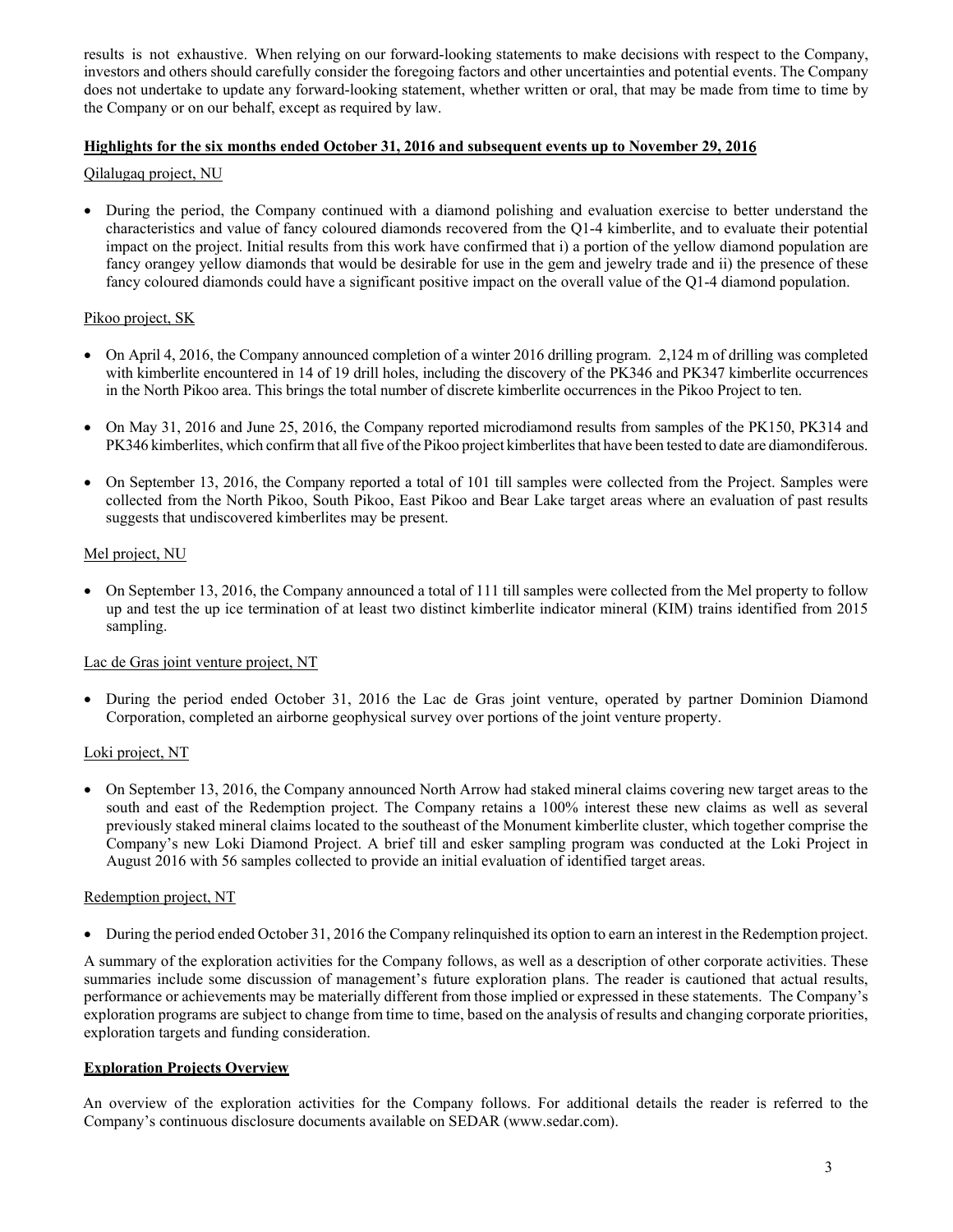# **EXPLORATION AND EVALUATION ASSETS**

|                                         |                          | <b>Expended</b>             | Write-offs                  |                        |
|-----------------------------------------|--------------------------|-----------------------------|-----------------------------|------------------------|
|                                         | April 30, 2016           | <b>During</b><br>the Period | During the<br><b>Period</b> | October<br>31,<br>2016 |
| <b>Diamond Properties</b>               |                          |                             |                             |                        |
| Lac de Gras, Canada                     |                          |                             |                             |                        |
| <b>Exploration costs</b>                | \$235,404                | \$                          | \$                          | \$235,404              |
| <b>Acquisition and tenure costs</b>     | 277,918                  |                             |                             | 277,918                |
| Geological, data collection and assays  | 153,559                  |                             |                             | 153,559                |
| Office and salaries                     | 134,040                  |                             |                             | 134,040                |
|                                         | 800,921                  | $\blacksquare$              | $\blacksquare$              | 800,921                |
| Pikoo, Canada                           |                          |                             |                             |                        |
| <b>Exploration costs</b>                | 1,242,974                | 4,161                       |                             | 1,247,135              |
| <b>Drilling</b>                         | 2,085,859                |                             |                             | 2,085,859              |
| <b>Acquisition and tenure costs</b>     | 14,581                   | 729                         |                             | 15,310                 |
| Geological, data collection and assays  | 1,374,630                | 132,054                     | (49, 222)                   | 1,457,462              |
| <b>Office and salaries</b>              | 529,006                  | 49,119                      |                             | 578,125                |
| Contribution from joint-venture partner | (637, 813)               |                             |                             | (637, 813)             |
|                                         | 4,609,237                | 186,063                     | (49, 222)                   | 4,746,078              |
| Loki, Canada                            |                          |                             |                             |                        |
| <b>Exploration costs</b>                |                          | 2,857                       |                             | 2,857                  |
| <b>Acquisition and tenure costs</b>     |                          | 1,608                       |                             | 1,608                  |
| Geological, data collection and assays  |                          | 45,899                      |                             | 45,899                 |
| <b>Office and salaries</b>              | $\overline{\phantom{0}}$ | 11,373                      | $\overline{\phantom{a}}$    | 11,373                 |
|                                         |                          | 61,737                      | $\overline{\phantom{0}}$    | 61,737                 |
| Qilalugaq, Canada                       |                          |                             |                             |                        |
| <b>Exploration costs</b>                | 357,350                  | 23,445                      |                             | 380,795                |
| <b>Drilling</b>                         |                          | 239,420                     |                             | 239,420                |
| <b>Acquisition and tenure costs</b>     | 73,670                   | 32,334                      |                             | 106,004                |
| Geological, data collection and assays  | 3,395,314                | 60,608                      |                             | 3,455,922              |
| <b>Office and salaries</b>              | 252,634                  | 39,189                      |                             | 291,823                |
|                                         | 4,078,968                | 394,996                     | $\blacksquare$              | 4,473,964              |
| Luxx, Canada                            |                          |                             |                             |                        |
| <b>Exploration costs</b>                | 50,420                   |                             |                             | 50,420                 |
| <b>Acquisition and tenure costs</b>     | 138,639                  | 94                          |                             | 138,733                |
| Geological, data collection and assays  | 121,301                  |                             |                             | 121,301                |
| <b>Office and salaries</b>              | 43,221                   | 1,073                       | -                           | 44,294                 |
|                                         | 353,581                  | 1,167                       | $\blacksquare$              | 354,748                |
| Mel, Canada                             |                          |                             |                             |                        |
| <b>Exploration costs</b>                | 83,128                   | 16,099                      |                             | 99,227                 |
| <b>Acquisition and tenure costs</b>     | 130,866                  | 1,120                       |                             | 131,986                |
| Geological, data collection and assays  | 444,364                  | 65,615                      |                             | 509,979                |
| Office and salaries                     | 55,906                   | 19,546                      |                             | 75,452                 |
|                                         | 714,264                  | 102,380                     |                             | 816,644                |
| Redemption, Canada                      |                          |                             |                             |                        |
| <b>Exploration costs</b>                |                          | 5,399                       | (5,399)                     |                        |
| <b>Drilling</b>                         |                          | 21,436                      | (21, 436)                   |                        |
| Acquisition and tenure costs            |                          | 10,204                      | (10, 204)                   |                        |
| Geological, data collection and assays  |                          | 6,567                       | (6, 567)                    |                        |
| <b>Office and salaries</b>              |                          | 21,461                      | (21, 461)                   |                        |
| <b>Recoveries</b>                       |                          | (56,100)                    | 56,100                      |                        |
|                                         | $\overline{\phantom{a}}$ | 8,967                       | (8,967)                     |                        |
| <b>TOTAL</b>                            | S<br>10,556,971          | 755,310                     | (58, 189)                   | \$11,254,092           |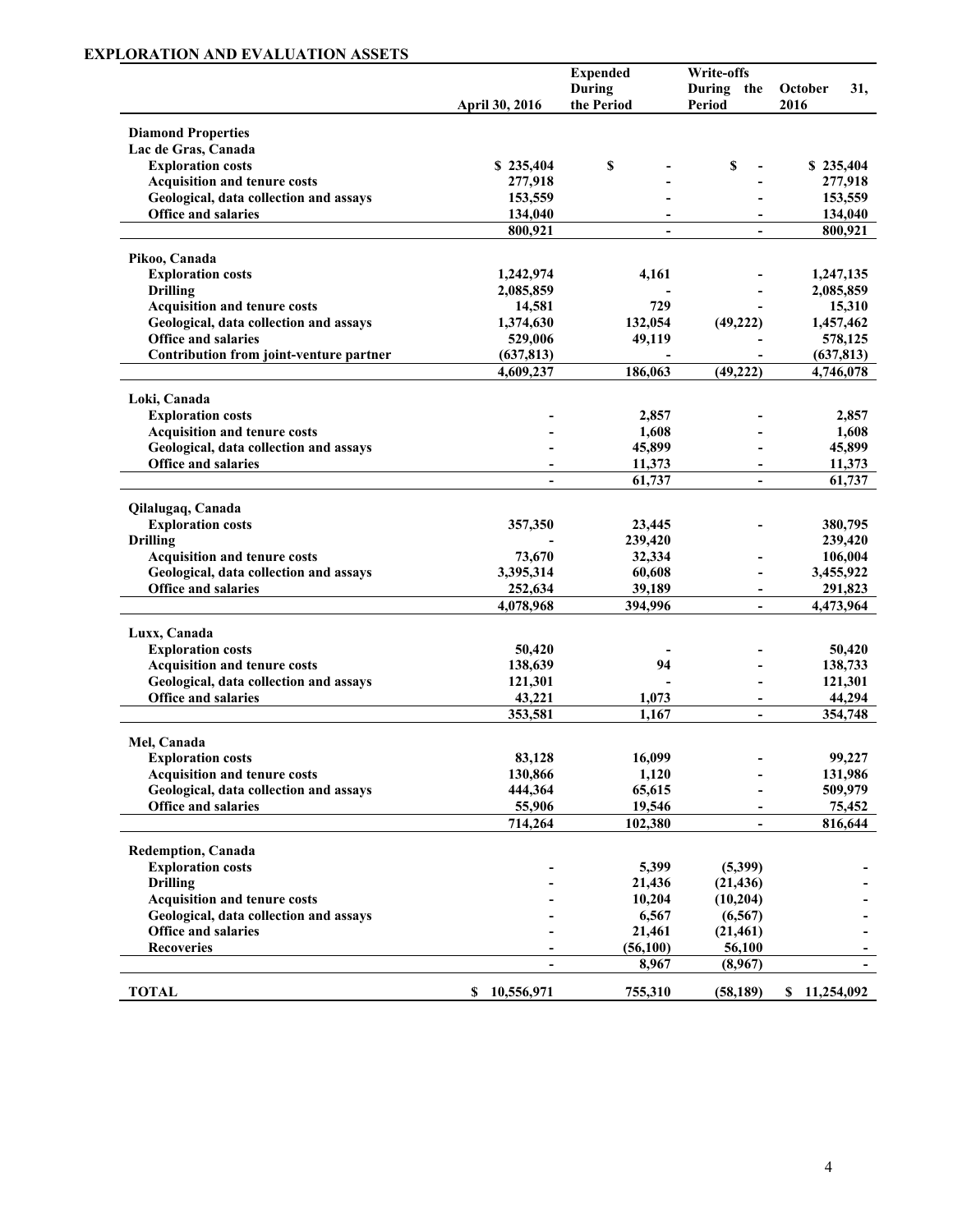Unless otherwise stated below, the Company's Canadian exploration activities are conducted under the supervision of Kenneth Armstrong, P.Geo. (ON), President and CEO of the Company.

## **Diamond Projects**

#### Qilalugaq, Pikoo and Timiskaming Diamond Projects, Canada

In April, 2013 the Company closed an assignment agreement with 0954506 B.C. Ltd. ("BCCo") under which the Company acquired BCCo's interest and obligations in three option agreements to earn 80% interests in the Timiskaming, Pikoo and Qilalugaq diamond projects. At that time, Stornoway Diamond Corporation ("Stornoway") held a 100% interest in all three projects and had granted BCCo options to acquire the 80% interests in the projects. The Company paid to BCCo \$20,000 and issued to BCCo of 500,000 transferrable share purchase warrants. Each share purchase warrant entitles the holder to acquire one common share of the Company at a price of \$0.25 for a period of five years. BCCo is a private company controlled by Eira M. Thomas. Ms. Thomas is the daughter of D. Grenville Thomas, Chairman and a director of the Company.

Details on the status of each project are provided below.

Qilalugaq diamond project, Nunavut

The Qilalugaq diamond project is located near the community of Naujaat (Repulse Bay), Nunavut. The project is subject to a 3% net smelter returns royalty on metals produced and a 3% gross-overriding royalty on the sale of industrial minerals, including diamonds. A total of eight kimberlite pipes (Q1-4, A34, A42, A59, A76, A94, A97 and A152) have been identified within the project as well as a number of laterally extensive kimberlite dyke systems.

On May 15, 2013 the Company confirmed an Inferred Mineral Resource for the 12.5 hectare Q1-4 kimberlite to be 26.1 million carats from 48.8 million tonnes total content of kimberlite with an average +1 DTC total diamond content of 53.6 carats per hundred tonnes (cpht) extending from surface to a depth of 205m. Additional resource upside in the form of a target for further exploration was estimated at between 7.9 to 9.3 million carats of diamonds from 14.1 to 16.6 million tonnes total content of kimberlite with an average +1 DTC total diamond content of 56.1 cpht, extending from 205m depth to 305m depth. The mineral resource estimate comprised the integration of kimberlite volumes, density, petrology and diamond contentdata obtained from 5,133 m of diamond drilling, 2,714 m of reverse circulation (RC) drilling, 2.9 tonnes of samples submitted for microdiamond analysis, 257.7 tonnes of samples submitted for macrodiamond sampling with 59.2 carats of diamonds (2,054 stones) recovered from RC drilling, 7.5 carats of diamonds (205 stones) recovered from surface trenching and 2.36 carats of diamonds (69 stones) recovered from HQ diameter diamond drilling.

Mineral resources that are not mineral reserves do not have demonstrated economic viability. The potential quantity and grade of a target for further exploration referred to above is conceptual in nature, there has been insufficient exploration to define a mineral resource, and it is uncertain whether further exploration will result in the target being delineated as a mineral resource. For information on the data verification, exploration information and the resource and target for further exploration estimation procedures please see the technical report dated May 13, 2013 which is available under the Company's profile at www.sedar.com and on the Company's website (www.northarrowminerals.com). The authors of the report were Barb Kupsch, P.Geol. and David Farrow, P.Geo.

During the summer of 2014, the Company collected an approximate 1,500 wet tonne sample from the Q1-4 kimberlite for the purpose of recovering a larger parcel of diamonds to better determine diamond content, size distribution, diamond parcel value, and to establish whether or not coloured diamonds persist into the larger diamond sizes. The sample was collected by surface trenching an area of Q1-4 where there is limited  $($ Im) overburden cover. The sample was delivered to the processing laboratory in Thunder Bay, ON and sample processing commenced in October 2014. The sample was initially processed through a dense media separation (DMS) plant and the resultant concentrate was shipped to Stornoway's North Vancouver diamond sorting facility in North Vancouver where is was further upgraded and sorted for diamonds. On May 5, 2015, the Company reported that final diamond recoveries from the sample included 11,083 diamonds greater than  $+1$  DTC ( $\sim$ 1.00 mm) weighing 384.28 carats from 1,353.37 dry tonnes. The largest three diamonds are 4.42 carats (intense yellow cubic aggregate), 4.16 carats (greenish yellow cubic aggregate), and 3.53 carats (pale yellow cubic aggregate). The recovered diamonds include 15 diamonds larger than 1 carat. Yellow diamonds, representing a range of hues and tones, comprise approximately 9.0% by stone count (21.5% by carat weight) of the +1 DTC diamonds. On June 9, 2015, the Company reported that the cleaned parcel of 383.55 carats of diamonds greater than +1 DTC had been valued by WWW International Diamond Consultants (WWW) with a modelled range of possible values from a possible low of \$43 per carat and a possible high of \$92 per carat. The primary conclusion reached by WWW was that the valuation results and modelled values should be treated with considerable caution when assessing the Qilalugaq project due to the very small size of the diamond parcel.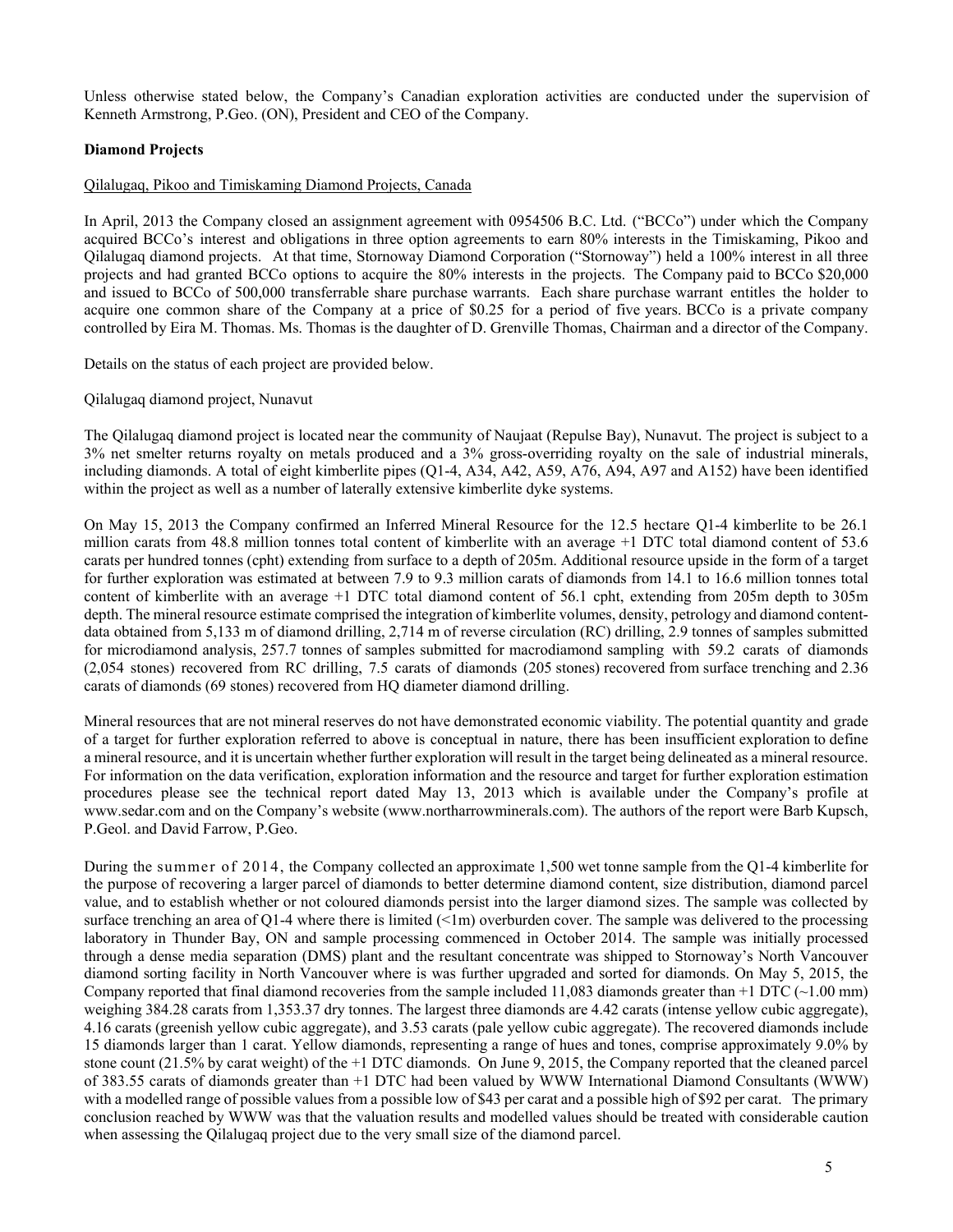The reader is referred to the Company's news releases of April 21 2015, May 5 2015 and June 9 2015 available under the Company's profile at www.sedar.com or on the Company's website (www.northarrowminerals,com) for details on the processing of the bulk sample and related QA/QC measures.

The Q1-4 bulk sampling program and related diamond valuation was funded by the Company and fulfilled the Company's obligations to earn, from Stornoway, an 80% interest in the Qilalugaq project. On July 10, 2015, the Company delivered to Stornoway official notice that it had vested at an 80% interest in the project and ongoing exploration and evaluation of the project is subject to an 80%/20% (North Arrow/Stornoway) participating joint venture.

It is management's opinion that, in addition to its small size, the valuation of the Q1-4 diamond parcel was further complicated by the unusual occurrence of two identifiable diamond populations including a population of rare Type IaA - Ib coloured diamonds. In December 2015, the Company initiated a polishing exercise on select coloured diamonds. The purpose of this exercise was to address several of the outstanding questions related to these diamonds including their suitability for polishing, potential yield, and final polished colour. Initial results from this work have confirmed that i) a portion of the yellow diamond population are fancy orangey yellow diamonds that would be desirable for use in the gem and jewelry trade and ii) the presence of these fancy coloured diamonds could have a significant positive impact on the overall value of the Q1-4 diamond population. As a result of this this polishing exercise and related data analyses, the Company has mobilized a diamond drill to the project site in anticipation of a spring 2017 drilling program.

The estimated cost of the polishing exercise and ongoing consultation and permitting work for the project is approximately \$50,000. Stornoway has indicated it will not fund its share of these costs and as such the Company's interest in the project shall increase proportionately.

The project is subject to a 3% net smelter royalty ("NSR") on metals and a 3% gross production royalty ("GPR") on the sale of industrial minerals, including diamonds. Subsequent to the period ended October 31, 2016 the Company, Stornoway and the underlying royalty holder concluded an amending agreement under which the NSR and GPR may each be reduced to 1% subject to future contingent cash payments totalling \$5.15M and future staged exploration expenditures totalling \$20M.

#### Pikoo diamond project, Saskatchewan

The Pikoo diamond project consists of 33,374 hectares of mineral claims located approximately 140 km east of La Ronge, Saskatchewan. An all-season road to the community of Deschambault Lake comes to within 6 km of the project's southern boundary. During the summer of 2013 the Company completed an initial exploration drilling program at the project, intersecting kimberlite in nine of the ten drill holes, confirming the presence of a new kimberlite field in this region. By funding the drilling program, the Company fulfilled its obligations to earn, from Stornoway, an 80% interest in the project. As a result, ongoing exploration and evaluation of the project is subject to an 80%/20% (North Arrow/Stornoway) participating joint venture.

Three drilling programs (53 drill holes; 7,369m) have been completed at the Pikoo project (2013, 2015, and 2016) and a total of 10 discrete kimberlite occurrences have been discovered. Microdiamond testing of four of the kimberlites discovered by the 2013 and 2015 drilling programs confirmed that the PK150, PK311, PK312, and PK314 kimberlites are diamondiferous. A full summary of the initial diamond results from these kimberlites can be found in the Company's MD&As for the years ended April 30, 2014 and 2016. The 2016 drilling program resulted in the discovery of the PK346 and PK347 kimberlite occurrences in the North Pikoo area as well as possible eastern and western extensions to the PK314 kimberlite. Additional drilling was also completed in the PK150, PK312 and PK311 areas. Microdiamond testing was completed on samples from the PK150, PK314 and PK346 kimberlites, with PK346 confirmed as diamondiferous bringing the total number of diamond bearing kimberlites on the property to five. A summary of the 2016 drilling results can be found in the Company's MD&A for the three months ended July 31, 2016. Results were first reported in North Arrow news releases dated April 4, 2016, May 31, 2016, and July 25, 2016.

All of the kimberlite occurrences within the Pikoo project have been discovered at or near the up-ice termination of welldefined kimberlite indicator mineral (KIM) trains. The trains have been geographically described as the South Pikoo target area (1 KIM train; four kimberlite discoveries); North Pikoo area (1 KIM train; 4 kimberlite discoveries) and the East Pikoo area (2 KIM trains, 2 kimberlite discoveries). A fourth target area, called Bear Lake, has been identified on the basis of a cluster of anomalous KIM results from till samples collected in the southern part of the project area. During the period ended October 31, 2016 the Company collected a total of 101 till samples from the North Pikoo, South Pikoo, East Pikoo and Bear Lake target areas. Sampling was intended to better define additional potential drill targets within each of these areas in advance of a 2017 exploration drilling program.

Detailed petrographic work is also underway to aid in the interpretation of the Pikoo kimberlites in conjunction with diamond results, mineral abundances and core logging information. Initial results from this work suggest that additional, as yet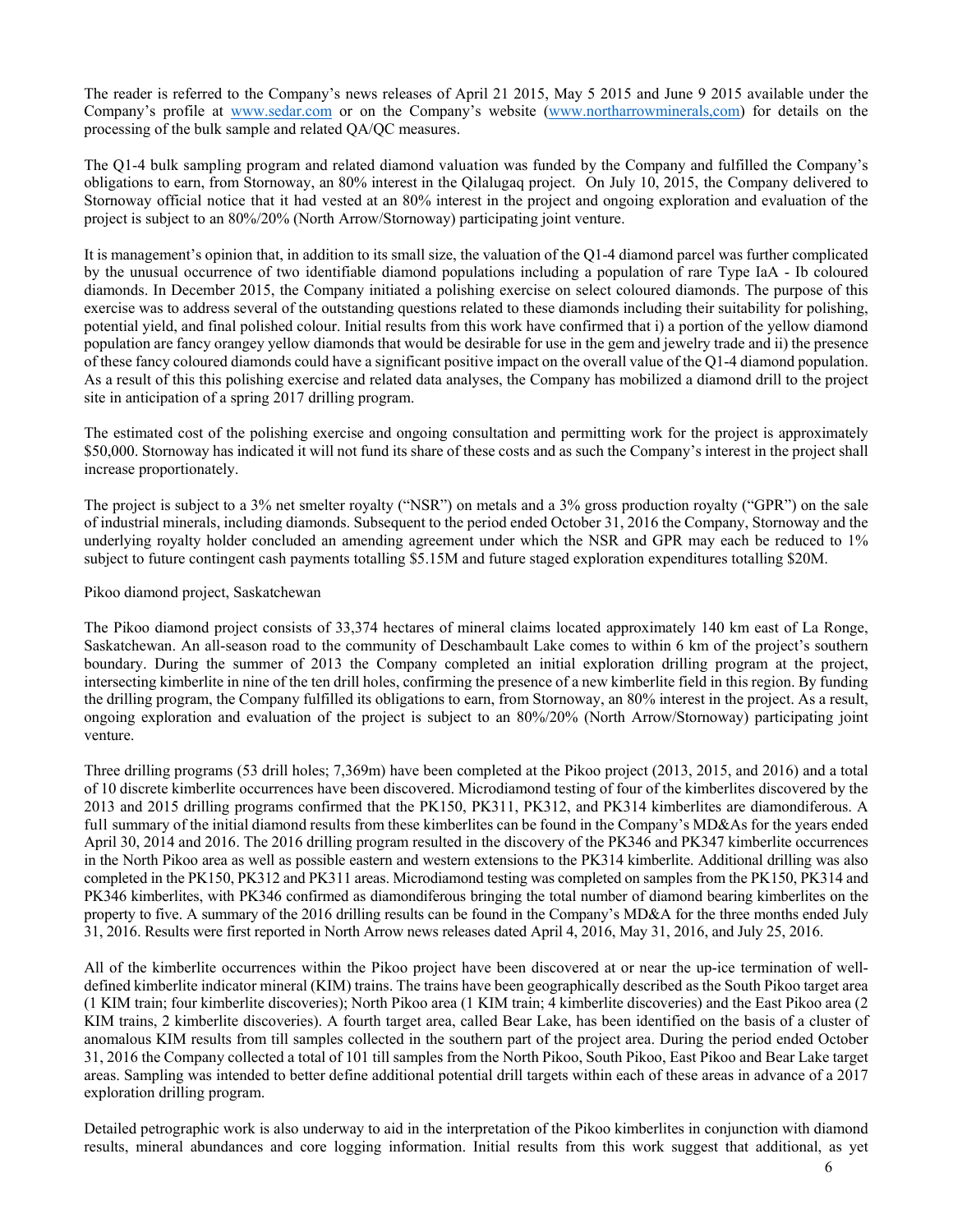undiscovered, kimberlites are located in the North Pikoo area. This conclusion is based on the relative lack of pyrope garnet in the mantle sample of PK314 and PK346 as compared to the abundance of pyrope garnets in till samples located down ice from these kimberlites.

Stornoway has elected not to contribute to the 2016 Pikoo project exploration budget. The Company has elected to solely fund the program and as a result its ownership interest in the Pikoo project is expected to increase to approximately 85%.

Pikoo Option Properties - In September 2014, the Company entered into separate option agreements with Eagle Plains Resources Ltd., Kalt Enterprises Ltd. and Canadian International Minerals Inc. to acquire interests in a group of contiguous mineral claims to the northeast of the Pikoo diamond project area. Under the terms of the agreements the Company can acquire 70% interests in the option properties by reimbursing staking costs that totalled \$5,600 (paid) and discovering a kimberlite on the properties within a three-year period. In the event that North Arrow earns a 70% interest, the properties will be subject to a 2% gross overriding royalty on diamonds, payable to the vendor. There will be a retained right to purchase 1% of any royalty granted at any time for \$1,000,000. The Company and Stornoway have separately agreed to evaluate the properties under the Pikoo joint venture. During the period ended October 31, 2016 the Company notified each of the three parties of its intent to relinquish its option to earn an interest in their respective properties and as such the Company wrote off \$49,222 in related exploration expenditures.

#### Timiskaming diamond project, Ontario/Quebec

The Timiskaming diamond project is located in the Cobalt-New Liskeard-Elk Lake-Notre Dame du Nord (Ville Marie) region of northeastern Ontario and northwestern Quebec. Between 1995 and 2012, Stornoway and its predecessor companies conducted comprehensive diamond exploration programs within the project area resulting in the discovery of nine kimberlites. In May 2013, the Company announced the completion of a drilling program that fulfilled the requirements of the option work program under the option agreement with Stornoway and the Company delivered notice to Stornoway that it had earned an 80% interest in the project. Surficial sediment sampling and geophysical data from the project suggest additional undiscovered kimberlites may be located within the project area.

#### Redemption Diamond Project, Northwest Territories

In July 2013, the Company entered into an agreement with Arctic Star Exploration Corp. under which Arctic Star granted the Company an option to earn a 55% interest in the Redemption diamond project in the Lac de Gras region of the Northwest Territories. On July 11, 2014, the Company and Arctic Star signed an addendum to the option agreement under which the project area was expanded to include three additional mineral claims and one mining lease. Under the terms of the agreement, as amended, the Company could earn a 55% interest in the Redemption project by incurring \$5 million in exploration expenditures prior to July 1, 2017.

On February 10, 2016, the Company closed the sale of a royalty interest in the Redemption property to Umgeni Holdings International Limited ("Umgeni") for \$800,000. Umgeni is a private company of which Christopher Jennings, a director of North Arrow, is a beneficiary of the sole shareholder. Umgeni paid North Arrow \$800,000 to acquire the following royalty interests:

- a 1.5% gross overriding royalty on diamonds ("GOR") and a 1.5% NSR on base and precious metals for the three mineral claims owned 100% by North Arrow. These claims are not subject to the option agreement with Arctic Star and now form part of the Company's Loki project (see below);
- a 1.25% GOR and 1.25% NSR on 12 mineral claims and 5 mining leases (the "ADD Claims") that are subject to the Redemption option agreement with Arctic Star. These 1.25% royalties will be payable from North Arrow's ultimate interest in the ADD claims and NAR will have sole responsibility for paying them. If North Arrow decides not to proceed beyond 2016 with further exploration under the option agreement with Arctic Star, Umgeni has the right to acquire North Arrow's interest in the option. If Umgeni does not acquire North Arrow's interest in the option agreement and the option agreement terminates, then Umgeni will have no further right to receive royalties for any ADD Claims in which North Arrow does not retain an interest. Arctic Star consented to the granting of these 1.25% royalties on the ADD Claims and the possible future transfer to Umgeni of North Arrow's interest in the option agreement.

The Redemption project is located within the Lac de Gras diamond district, approximately 32 km southwest of, and 47 km to the west of the Ekati and Diavik diamond mines, respectively. The focus of exploration on the project was to explore the interpreted up ice termination of the South Coppermine KIM train. During the period extending from July 2013 through to May 2016 the Company completed exploration programs consisting of airborne and ground geophysical surveys, bathymetry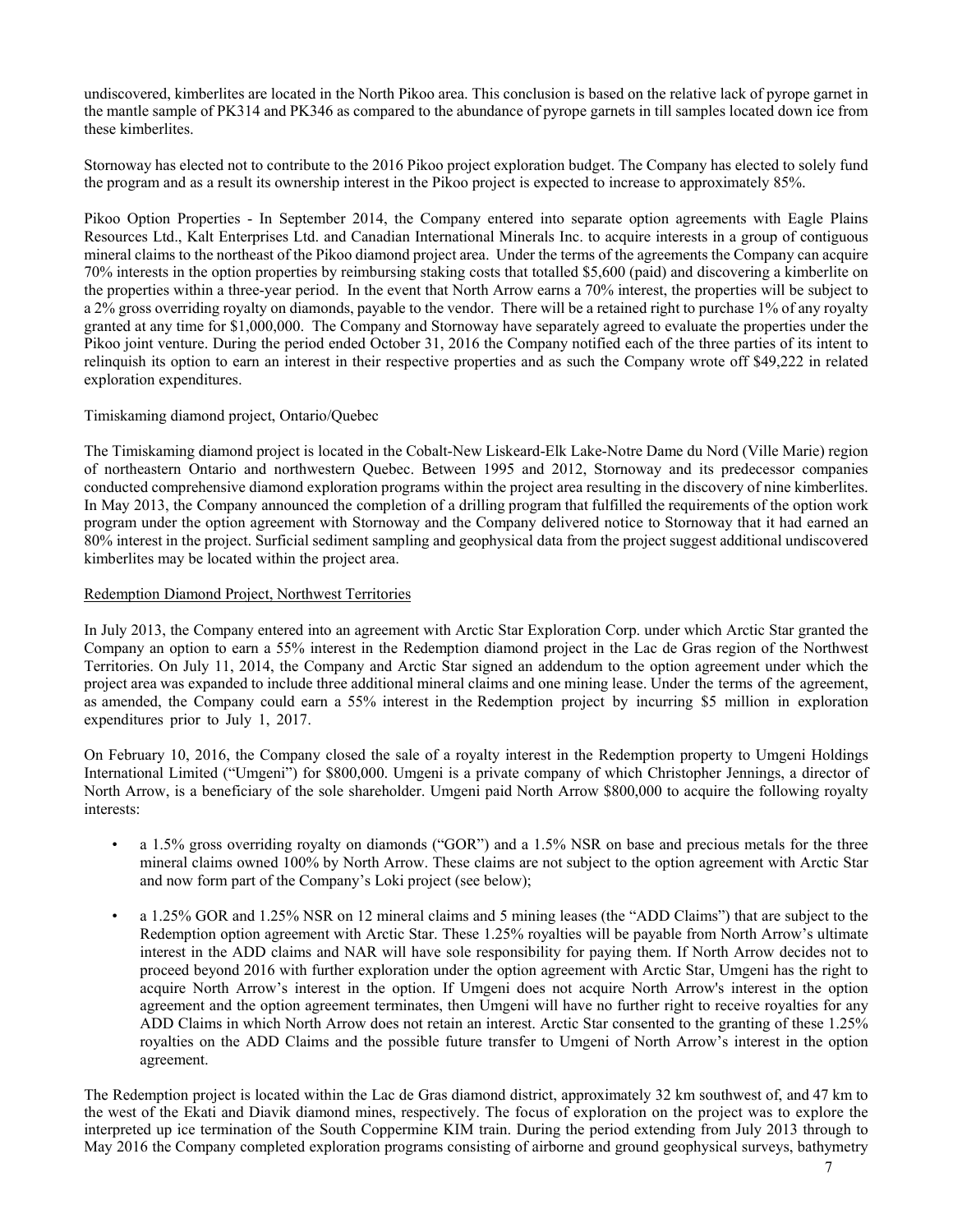surveys, till sampling, and two drilling programs. The purpose of this exploration was to discover a bedrock source to the South Coppermine KIM train, however kimberlite was not discovered as a result of these work programs. Details of these programs can be found in the Company's MD&A's for the years ended April 30, 2015 and April 30, 2016.

During the period ended October 31, 2016, Umgeni elected not to acquire the Company's interest in the Redemption option agreement and the Company issued a notice to Arctic Star of the Company's intent to relinquish its option to earn an interest in the Redemption project. Further to the July 11, 2014 addendum to the option agreement, the Company also notified Arctic Star of the Company's intent to retain a 55% interest in one mineral claim contiguous to the Redemption project.

#### Loki Diamond Project – Northwest Territories

On September 13, 2016, the Company announced formation of the new Loki Diamond project. The Loki project consists of 13 mineral claims covering 7,059 ha, acquired by staking between 2013 and 2016 in the Lac de Gras region of the Northwest Territories. The Company holds a 100% interest in these claims subject to a 1.5% GOR on diamonds and a 1.5% NSR on base and precious metals granted to Umgeni under the terms of the January 2016 royalty purchase agreement referred to above. The Loki project mineral claims cover identified target areas to the south of the Redemption project and to the southeast of the Monument kimberlite cluster. A brief till and esker sampling program was conducted at the Loki Project in August 2016 with 56 samples collected to provide an initial evaluation of identified target areas. Results from processing these samples are expected in December 2016 and January 2017. The Company intends to apply for the required permits to allow for exploration drilling of targets on the property.

#### Lac de Gras Diamond Project – Northwest Territories

The Lac de Gras Diamond project forms a very large, approximately 124,000 ha contiguous block of mineral claims and mining leases located within the Lac de Gras region of the Northwest Territories. The project area directly adjoins the mineral leases that host the Diavik diamond mine, located 10 km to the north. The Ekati diamond mine is located within 40 km to the northwest.

The project is being evaluated under a joint venture arrangement between the Company and Dominion Diamond Corporation ("Dominion"). Dominion is the project operator. In January 2016, the joint venture approved a \$1,280,000 exploration budget for the period from February 2016 to January 2017. The program will consist of data compilation work, airborne geophysical surveys and ground follow up work. As part of this program, a 3,020-line kilometer helicopter-borne magnetic/electromagnetic survey was completed during September 2016.

Subsequent to the approval of the 2016 exploration program and budget, the Company elected not to contribute its 45% share of costs to the program. Dominion elected to fund the full program and budget and, assuming the full program budget is spent, the Company expects its interest in the LDG joint venture to dilute to approximately 39%. The decision to not participate in the approved program and budget allowed the Company to focus its exploration expenditures on the Pikoo and Redemption project drill programs while retaining a significant interest in the LDG joint venture.

Pursuant to a previous acquisition agreement between the Company and Springbok Holdings Inc. ("Springbok") (Please see the Company's Annual Management Discussion and Analyses for the year ended April 30, 2016 for further details on the acquisition agreement), in the event the Company incurs \$2 million in joint venture expenditures on the Lac de Gras Joint Venture Property, the Company will issue to Springbok that number of common shares of the Company having a value of \$1 million.

## Mel Diamond Project - Nunavut

The Company maintains a 100% interest in the Mel diamond project, Nunavut. The project consists of approximately 7,500 hectares on the Melville Peninsula, approximately 140 km south of the community of Hall Beach and 210 km northeast of the community of Naujaat which is also the location of the Company's Qilalugaq diamond project. The property is located within 10 km of tidewater and hosts at least three unsourced KIM trains. The mineral trains are composed of pyrope and eclogitic garnets, as well as ilmenite.

On September 13, 2016 the Company announced completion of a till sampling program at the project. A total of 111 till samples were collected to follow up anomalous KIM counts identified by till sampling in 2015 and earlier programs. Results from the 2015 sampling program included five samples that returned in excess of 100 KIM grains (please see Company news release dated April 5, 2016 for details). For comparison, the most anomalous sample from previous till sampling had returned 22 KIM grains. These highly anomalous 2015 samples were all located at or near the up ice termination of at least two distinct KIM trains. The 2016 samples were collected over an area extending up to 2 km further up ice from the anomalous 2015 samples in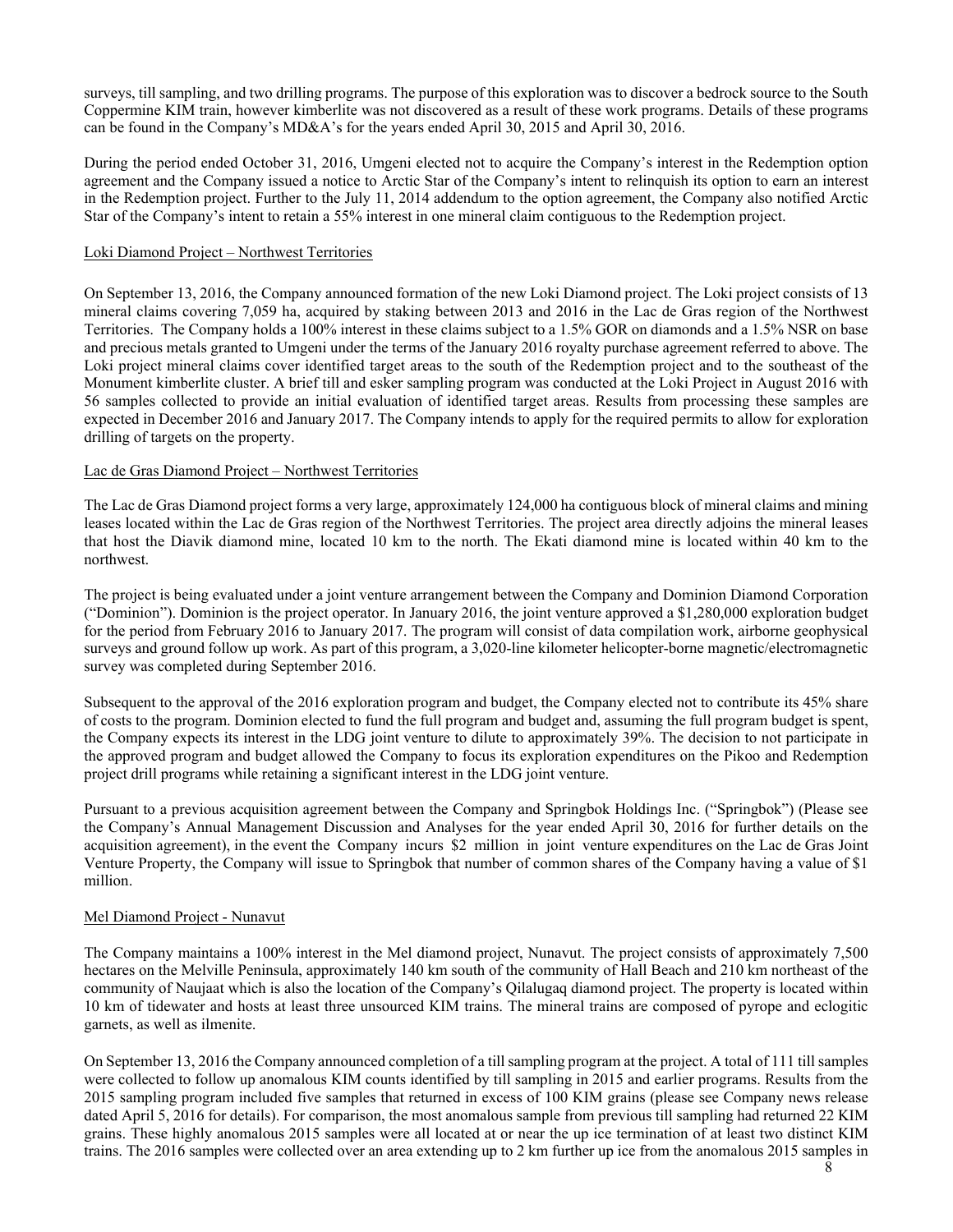an effort to fully define the up ice cut off of these KIM trains. The samples arrived at the processing laboratory in October, 2016 and results are expected during the winter of 2017. The Company intends to apply for the required permits to allow for exploration drilling of targets on the property.

The Mel project is subject to a 1% GOR held by Anglo Celtic Exploration Ltd., a private company controlled by D. Grenville Thomas, a director of the Company. The Company retains the right to buy back half of the GOR (0.5%) for \$1 million at any time.

# Luxx Diamond Project - Nunavut

The Company maintains a 100% interest in the Luxx diamond project, Nunavut. The project was acquired to cover unexplained KIM trains identified from public datasets and consists of approximately 2,300 acres on the tidewater of Chesterfield Inlet, approximately 60 km from the community of Chesterfield Inlet and 100 km north of the community of Rankin Inlet. The project includes at least one, and possibly three KIM trains comprised of Mg-ilmenite, pyrope and eclogitic garnet. The project is currently permitted to allow for exploration drilling of targets on the property.

The Luxx project is subject to a 1% GOR held by Anglo Celtic Exploration Ltd., a private company controlled by D. Grenville Thomas, a director of the Company. The Company retains the right to buy back half of the GOR (0.5%) for \$1 million at any time.

# **Gold and Base Metal Projects**

The Company maintains an interest in a number of non-material gold, base metal and lithium projects in northern Canada, particularly Nunavut. The Company continues to pursue opportunities to see these properties further evaluated, however has no plans to fund or conduct exploration of these properties on its own. Details on specific properties are provided below.

## Hope Bay ORO Gold Project – Nunavut

The Company's 100% owned ORO gold property is located in the Hope Bay Volcanic Belt (HBVB) in Nunavut and is strategically located on tide water covering the northern end of the HBVB. The remainder of the HBVB is currently being evaluated by TMAC Resources Ltd. The ORO property covers an area of 40 sq. km, with TMAC's Doris gold mine located only 3.25 km to the south of the property boundary. The Doris deposit occurs along a well-defined stratigraphic volcanic contact, which extends northward onto the ORO property. The ORO property hosts numerous gold showings and potentially gold bearing structures including the Elu shear zone and Wombat zone.

## North Carolina Lithium Data Sale

During the period ended October 31, 2016, the Company sold certain data and information related to its former North Carolina lithium interests. Under the terms of the agreement with an arm's length third party purchaser, the Company may receive proceeds of up to US\$50,000 for this data and information. During the period ended October 31, 2016 the Company received US\$25,000.

## Torp Lake (Nunavut) and Phoenix (Northwest Territories) Lithium Properties

In May 2016, the Company closed the sale of its interest in the mineral claims comprising the Torp Lake (Nunavut) and Phoenix (Northwest Territories) lithium projects to Clean Commodities Corp (TSXV-CLE; previously Athabasca Nuclear Corp.) for 2,500,000 shares of Clean Commodities at a deemed value of \$0.08 per share. The Company also received 1,000,000 common share purchase warrants, each warrant entitling the Company to purchase one common share of Clean Commodities for \$0.20 prior to May 20, 2018.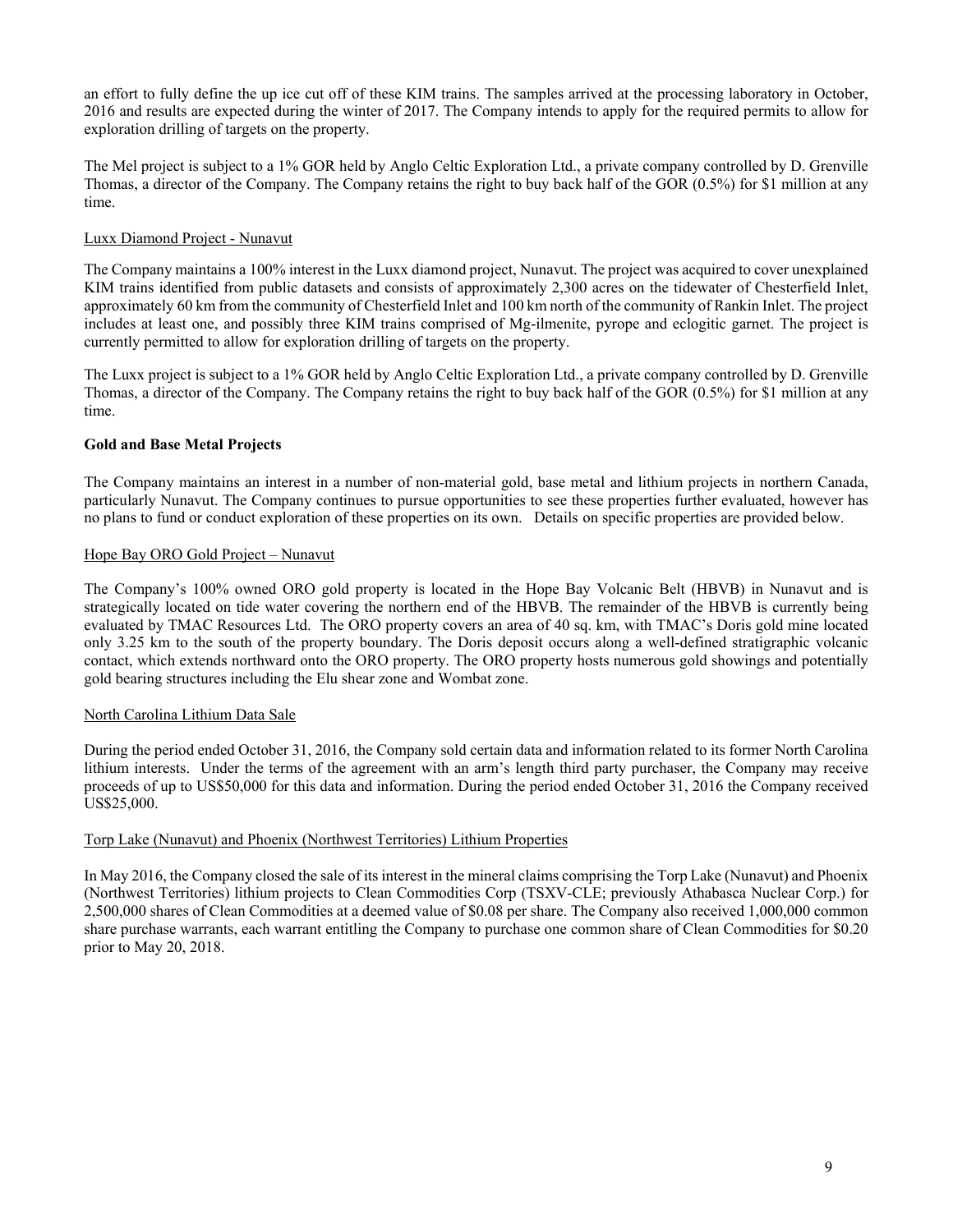## **FINANCIAL CONDITION, LIQUIDITY, CAPITAL RESOURCES, OPERATIONS AND FINANCIAL RESULTS**

#### **Overall performance**

|                                                                          | October<br>31, 2016                       | April 30,<br>2016                          | April 30,<br>2015                     |
|--------------------------------------------------------------------------|-------------------------------------------|--------------------------------------------|---------------------------------------|
| <b>Current assets</b><br><b>Non-current assets</b><br><b>Liabilities</b> | S<br>1,246,020<br>11,331,399<br>(34, 182) | 2,641,314<br>S<br>10,643,950<br>(608, 670) | 2,268,159<br>10,729,416<br>(278, 449) |
| <b>Shareholders' equity</b>                                              | 12,543,237                                | 12,676,594<br>S                            | 12,719,126                            |

#### **Financing/Use of Proceeds**

On May 28, 2015, the Company completed a private placement of 4,211,000 flow-through shares at a price of \$0.95 per share for total gross proceeds of \$4,000,450. As part of this private placement the Company paid finders' fees and costs totalling \$347,697. The Company has used these funds for exploration of its Canadian exploration and evaluation assets in calendar 2015 and 2016 and renounced these expenditures to the investors December 31, 2015 using the look back rules.

#### **Results of Operations**

During the three and six months ended October 31, 2016 (the "current quarter and current period respectively"), the Company recorded losses of \$137,460 or \$0.00 per share and \$100,025 or \$0.00 per share respectively. This is compared with losses of \$188,983 or \$0.00 per share and \$569,249 or \$0.01 per share respectively for the three and six months ended October 31, 2015 (the "comparative quarter and comparative period"). The \$469,224 reduction in the loss for the current period was largely a result of the gain the Company recorded on its sale of mineral properties and the reductions it had in both share based compensation and property investigation costs. During the six months ended October 31, 2016, the Company sold the Torp and Phoenix property mineral claims as well as data and information relating to an expired North Carolina lithium project resulting in a gain of \$266,024 (comparative period - \$nil). In addition, the Company did not grant stock options during the period and reduced exploration start-up costs resulting in reduced share-based compensation and property investigation costs.

Expenses for the current quarter were \$137,693 (comparative quarter - \$201,565) a decrease of \$63,872 from the comparative quarter. The reduction in expenses during the current quarter was largely related to reductions in share-based compensation \$nil (comparative quarter - \$38,460) and property investigation costs \$568 (comparative quarter - \$26,913). In addition, during the current quarter the Company realized a gain of \$32,500 (comparative quarter - \$nil) from the sale of data and information relating to expired exploration properties located in North Carolina, wrote-off \$18,205 (comparative quarter - \$nil) of exploration and evaluation assets and recorded a non-cash loss of \$13,915 (comparative quarter - \$nil) on the warrants it received on the Torp/Phoenix property sales. During the current quarter the Company has continued its exploration programs and incurred administrative costs to maintain its public listing and administer activities.

Expenses for the current period were \$296,495 (comparative period - \$590,711) a decrease of \$294,216 from the comparative period. The reduction in expenses during the current period was largely related to reductions in share-based compensation \$2,068 (comparative period - \$121,106) and property investigation costs \$13,606 (comparative period - \$150,432).

In addition, during the current period the Company sold data and exploration and evaluation assets realizing a gain of \$266,024 (comparative period - \$nil), wrote-off \$58,189 (comparative period - \$nil) of exploration and evaluation assets and recorded losses of \$15,510 (comparative period - \$nil) on its marketable securities. During the current period the Company has continued its exploration programs and incurred administrative costs to maintain its public listing and administer activities.

#### **Summary of quarterly results**

The following table sets out selected unaudited quarterly financial information of North Arrow and is derived from the Company's unaudited quarterly consolidated financial statements prepared by management. The Company's interim consolidated financial statements are prepared in accordance with IFRS and are expressed in Canadian dollars.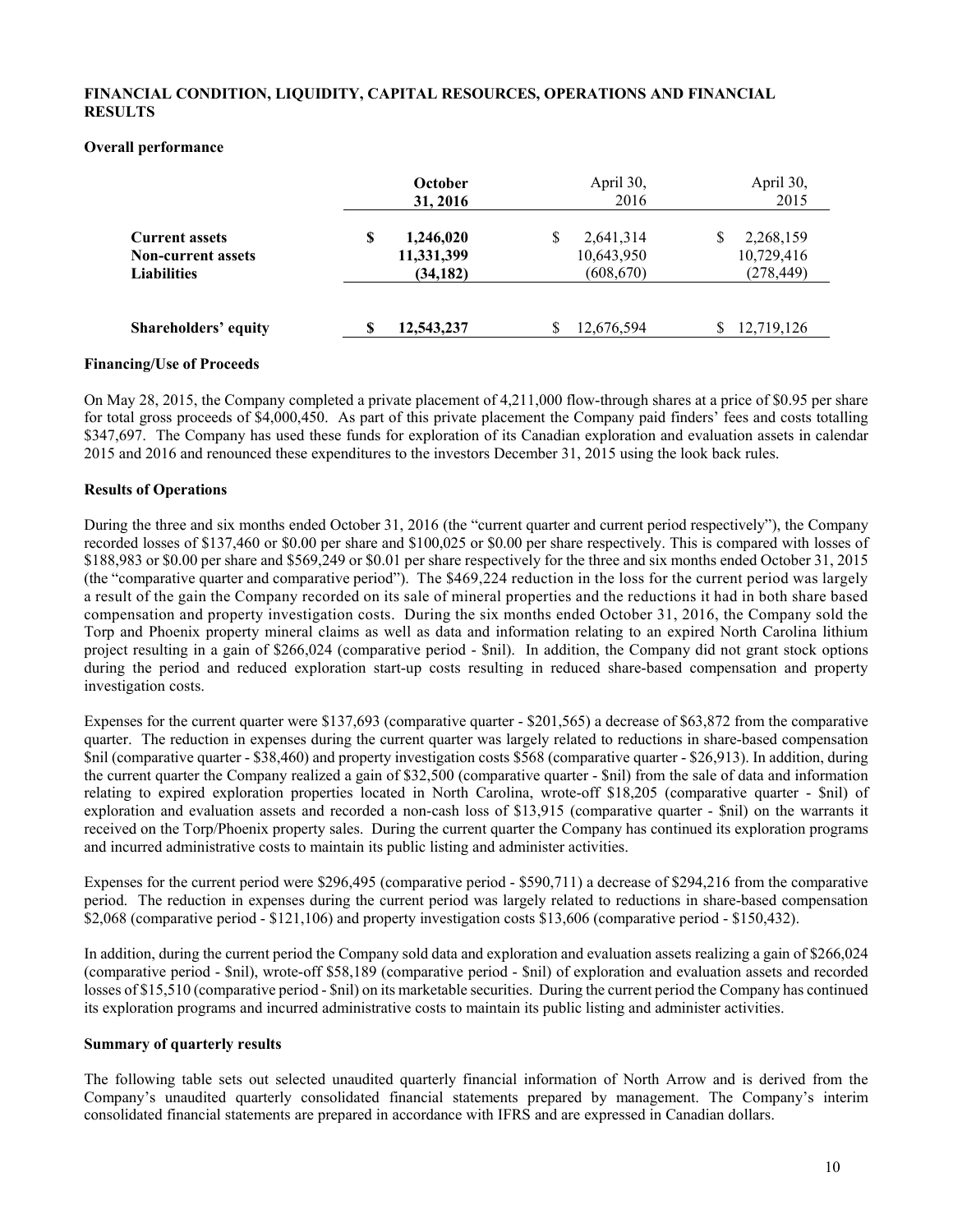| <b>Quarter Ending</b> |        | Interest Income |    | Income or (Loss)<br>from Continued<br>Operation and Net<br>Income (Loss) |    | Basic Earnings<br>(Loss) per share<br>from Continued<br>Operation and Net<br>Income (Loss) |    | Earnings (Loss) per<br>share |
|-----------------------|--------|-----------------|----|--------------------------------------------------------------------------|----|--------------------------------------------------------------------------------------------|----|------------------------------|
| October 31, 2016      | S      | 1,448           | \$ | (137, 460)                                                               | S  | 0.00                                                                                       | S  | 0.00                         |
| July 31, 2016         | Φ<br>J | 2,697           | \$ | 37.435                                                                   | S  | 0.00                                                                                       | \$ | 0.00                         |
| April 30, 2016        | S      | 8.928           | S  | (3,012,863)                                                              | \$ | (0.06)                                                                                     | S  | (0.06)                       |
| January 31, 2016      | \$     | 7,799           | \$ | (269, 253)                                                               | S  | 0.00                                                                                       | \$ | 0.00                         |
| October 31, 2015      | \$     | 12,582          | \$ | (188, 983)                                                               | S  | 0.00                                                                                       | \$ | 0.00                         |
| July 31, 2015         | \$     | 7,373           | \$ | (380, 266)                                                               | S  | (0.01)                                                                                     | \$ | (0.01)                       |
| April 30, 2015        | \$     | 6.977           | \$ | (396, 027)                                                               | \$ | (0.01)                                                                                     | \$ | (0.01)                       |
| January 31, 2015      | S      | 12,564          | \$ | (427, 573)                                                               | \$ | (0.01)                                                                                     | \$ | (0.01)                       |

## **Variations in Quarterly Results**

The Company's quarterly results can be affected by many factors such as seasonal fluctuations, variations in capital markets, the write-off of capitalized amounts, stock-based compensation costs, tax recoveries and legal matters.

The \$137,460 loss for the second quarter of fiscal 2017 reflects ongoing administration, a cash gain of \$32,500 on the sale of mineral property information, a write-off of exploration and evaluation assets and marketable security transactions.

The \$37,435 net income for the first quarter of fiscal 2017 reflects a non-cash gain on the sale of mineral properties of \$233,524 (comparative quarter - \$nil), a write-off of \$39,984 (comparative quarter - \$nil) of exploration and evaluation assets and ongoing administration costs of the Company.

The \$3,012,863 loss for the fourth quarter of fiscal 2016 reflects a \$2,787,548 (comparative quarter - \$nil) write-down of the Timiskaming and Redemption properties, ongoing administration costs and a \$13,263 (comparative quarter - \$115,035) noncash share-based compensation cost.

The \$269,253 loss for the third quarter of fiscal 2016 reflects the Company's ongoing administration, a non-cash \$21,936 (comparative quarter - \$192,431) share-based compensation charge for options granted to directors, officers, employees and consultants in prior periods and a \$99,113 (comparative quarter – \$1,043) property investigation charge for expenditures related to project evaluation costs and a cancelled drill program.

The \$188,983 loss for the second quarter of fiscal 2016 reflects the Company's ongoing administration, a non-cash \$38,460 (comparative quarter - \$223,130) share-based compensation charge for options granted to directors, officers, employees and consultants and a \$26,913 (comparative quarter – recovery of \$2,557) property investigation charge for project evaluation costs.

The \$380,266 loss for the first quarter of fiscal 2016 reflects the ongoing administration costs, a non-cash \$82,646 (comparative quarter - \$189,454) share-based compensation charge for options granted to directors, officers, employees and consultants and a \$123,519 (comparative quarter - \$10,977) property investigation charge for project evaluation costs.

The \$396,027 loss for the fourth quarter of fiscal 2015 reflects a non-cash \$115,035 (comparative quarter - \$215,665) sharebased compensation charge for options granted to directors, officers, employees and consultants, a \$nil (comparative quarter - \$128,301) write-down of exploration and evaluation assets and the ongoing administration costs of the Company.

The \$427,573 loss for the third quarter of fiscal 2015 reflects a non-cash \$192,431 (comparative quarter - \$240,581) sharebased payment charge for options granted to directors, officers, employees and consultants and ongoing costs of administering the requirements of a public company active in exploration.

#### **October 31, 2016 compared to April 30, 2016**

During the first two quarters of fiscal 2017 the Company has continued its exploration activities and completed work at the Pikoo, Qilalugaq, Mel and the Loki areas. In addition, during the current period the Company sold its interest in non-core properties and data for a gain of \$266,024.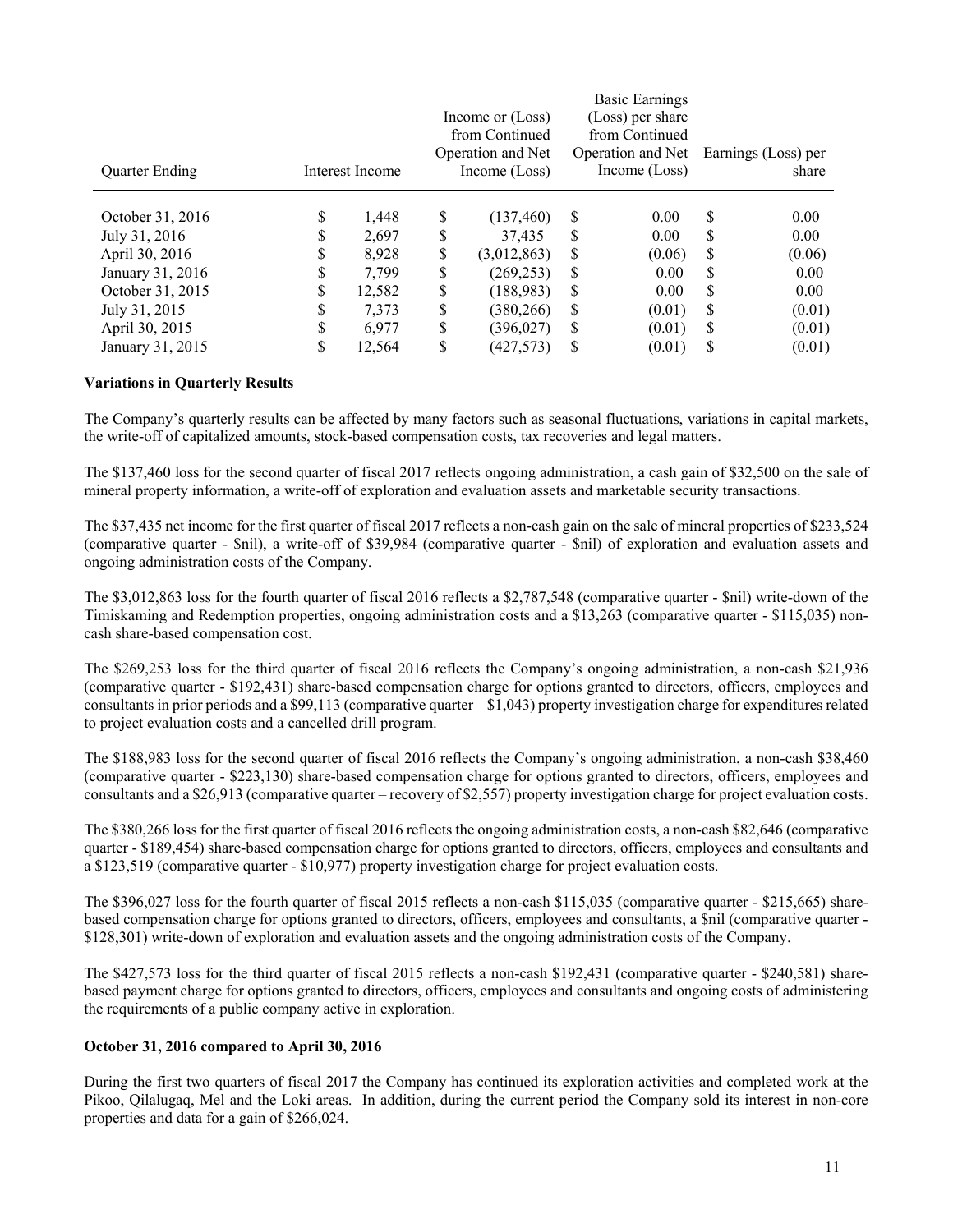At October 31, 2016, the Company had working capital of \$1,211,838, exploration and evaluation assets of \$11,254,092 and shareholder equity of \$12,543,237. These financial position numbers are compared to working capital of \$2,032,644, exploration and evaluation assets of \$10,556,971 and shareholders' equity of \$12,676,594 at April 30, 2016. The \$820,806 reduction in working capital from April 30, 2016 is largely a result of the Company's net expenditure of \$697,121 on the maintenance, exploration and evaluation of its mineral interests and \$100,025 on administration costs during the first two quarters of fiscal 2017.

# **Liquidity**

At October 31, 2016, the Company had working capital of \$1,211,838 compared to a working capital of \$2,032,644 at April 30, 2016 and \$4,186,995 at October 31, 2015. During May 2015, the Company raised \$4,000,450 of flow through funding and has carried out work programs to meet its expenditure commitments related to this funding. During the current period the Company's cash position decreased \$1,480,609 (comparative period – increased \$1,992,166) as a result of \$nil (comparative period - \$3,652,753) raised on a flow through financing and cash expenditures of \$1,232,783 (comparative period - \$1,202,372) on exploration programs on the Company's projects.

## **Operating activities**

During the current period the Company's operating activities used \$247,826 (comparative period - \$458,215) of cash. The use of cash in operating activities in fiscal 2017 reflects the Company's loss of \$100,025 (comparative period – loss of \$569,249) for the period adjusted for cash and non-cash items affecting operations. The non-cash items that affected operating activities consisted of the gain on disposal of mineral properties \$266,024 (comparative period - \$nil), share-based compensation \$2,068 (comparative period - \$121,106), write-offs \$58,189 (comparative period - \$nil), depreciation \$9,672 (comparative quarter - \$9,808) and marketable security transactions \$15,510 (comparative period -\$nil). These non-cash adjustments were offset by an increase in cash of \$32,784 (comparative period – use of cash \$19,880) related to funding changes in items such as accounts receivable and accounts payable.

## **Investing activities**

The Company's primary investing activity is the acquisition of exploration and evaluation assets. During the six months ended October 31, 2016, the Company used \$1,232,783 (comparative period - \$1,202,372) of cash to evaluate its exploration and evaluation assets and purchase equipment.

## **Financing activities**

During the six months ended October 31, 2016, financing activities provided cash of \$nil (comparative quarter - \$3,652,753) from the issuance of shares.

## **Capital Resources**

The Company's financial condition and future prospects are significantly affected by overall economic conditions. The Company has no source of operating revenue and relies on equity financings, joint ventures and warrant and stock option exercises to further exploration on its properties.

The Company's long-term financial success is dependent on management's ability to discover and develop economically viable mineral deposits. Actual funding requirements may vary from those planned due to a number of factors, including the progress of exploration activity and the Company's ability to raise additional funds on favourable terms. Management recognizes there will be risks involved that may be beyond their control. The Company intends to continue to use various strategies to minimize its dependence on equity capital, including the securing of joint venture partners where appropriate.

The Company's ability to generate cash is very much affected by the current market conditions, its share price and third party interest in its assets. In the current equity market, funds for companies at an early/grass-roots stage of exploration are limited and dilution to existing shareholders from an equity financing increases as the share price decreases. The Company has no credit facilities that could be used for ongoing operations because it has no operating cash flow.

In order to finance the Company's exploration programs and to cover administrative and overhead expenses, the Company raises money through equity sales, from the exercise of convertible securities and, in the past, from the sale of investments. Although the Company has had past success in obtaining financing, there can be no such assurance that it will be able to obtain adequate financing in the future or that the terms of any financing will be favourable. Many factors influence the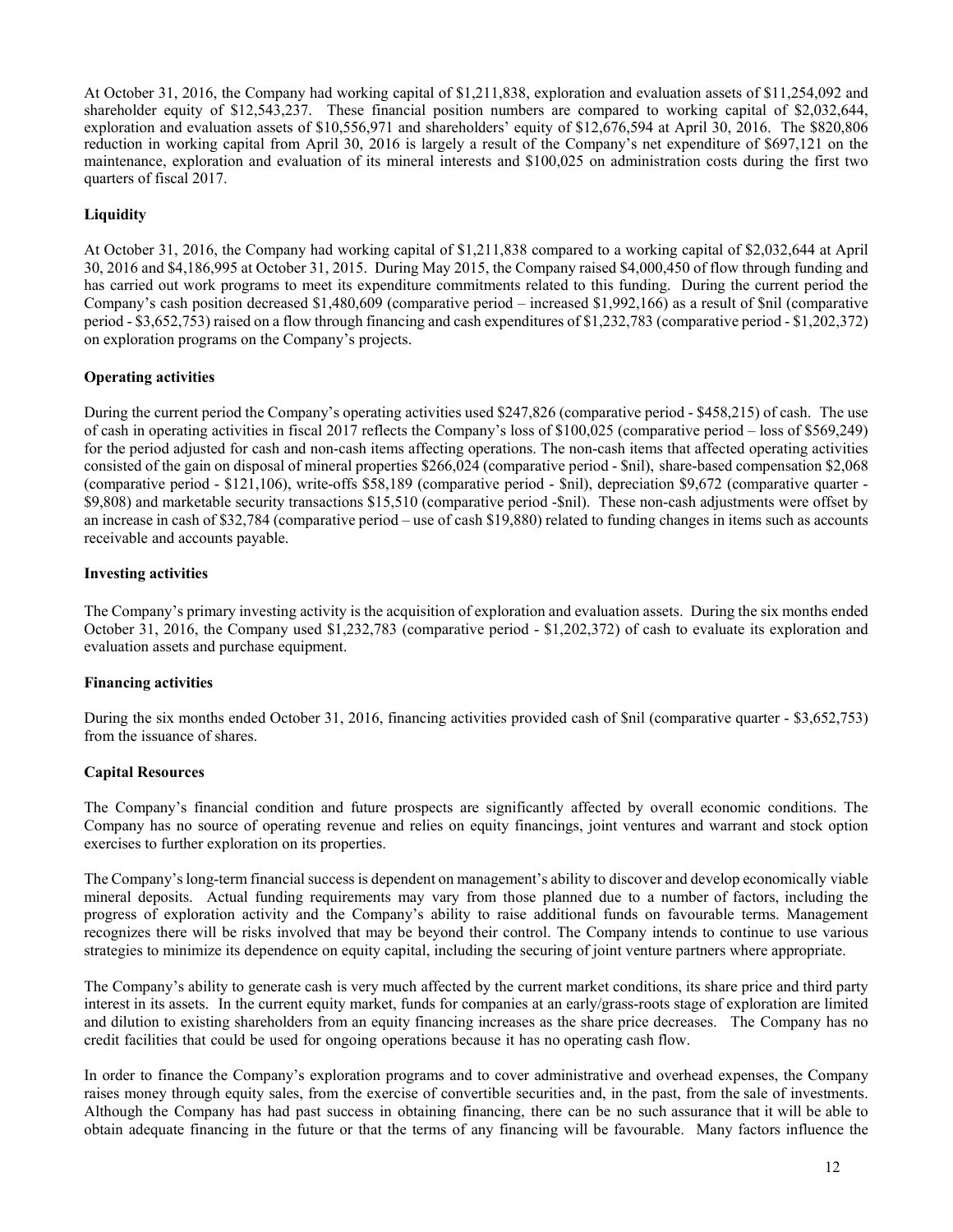Company's ability to raise funds, including the state of the resource market and commodities prices and, the climate for mineral exploration.

The Company's management actively manages its landholdings in an effort to keep those landholdings with the greatest exploration potential in good standing for as long as possible. The Company's management regularly reviews its cash position against future plans and makes decisions regarding these plans accordingly.

The Company may have to raise additional funds to further exploration efforts at its various exploration properties and to maintain its listing on the TSXV. The Company is seeking to minimize variable expenses to the extent possible and to seek joint venture partners to continue to further exploration of its mineral properties.

#### **Risks and Uncertainties**

Industry

An investment in natural resource companies involves a significant degree of risk. The degree of risk increases substantially where the Company's properties are in the exploration as opposed to the development stage. Investment in the securities of the Company should be considered as highly speculative due to the nature of the Company's business. The following additional risk factors should be given special consideration.

## Exploration, Development and Mining Risks

Exploring and developing mineral resource projects bears a high potential for all manner of risks. Additionally, few exploration projects successfully achieve development due to factors that cannot be predicted or foreseen. Moreover, even one such factor may result in the economic viability of a project being detrimentally impacted such that it is neither feasible nor practical to proceed. Mineral exploration involves many risks, which even a combination of experience, knowledge and careful evaluation may not be able to overcome. Operations in which the Company has a direct or indirect interest will be subject to all the hazards and risks normally incidental to exploration, development and production of diamonds and base/precious metals, any of which could result in work stoppages, damage to property, and possible environmental damage. If any of the Company's exploration programs are successful, there is a degree of uncertainty attributable to the calculation of ore resources and corresponding grades being mined or dedicated to future production. Until ore is actually mined and processed, quantity of reserves and grade must be considered as estimates only. In addition, the quantity of reserves may vary depending on diamond or metal prices. Any material change in quantity of reserves, grade or recovery ratio, may affect the economic viability of the Company's properties. In addition, there can be no assurance that diamond and metal reserves in small-scale laboratory tests will be duplicated in larger scale tests under on-site conditions or during production. The Company closely monitors its activities and those factors, which could impact them, and employs experienced consulting, engineering, and legal advisors to assist in its risk management reviews.

The Company's properties are currently being assessed for exploration and as a result, the Company has no source of operating cash flow. Failure to obtain additional financing could result in a delay or indefinite postponement of further exploration. Development of the Company's mineral properties will only follow upon obtaining satisfactory exploration results. Mineral exploration and development involves a high degree of risk and few properties that are explored are ultimately developed into producing mines. There is no assurance that the Company's mineral exploration and development activities will result in any discoveries of bodies of ore. The long-term profitability of the Company's operations will be in part directly related to the cost and success of its exploration programs, which may be affected by a number of factors. Substantial expenditures are required to establish reserves through drilling, to develop metallurgical processes to extract the metal or diamonds from the resources and, in the case of new properties, to develop the mining and processing facilities and infrastructure at any site chosen for mining. Although substantial benefits may be derived from the discovery of a major mineralized deposit, no assurance can be given that minerals will be discovered in sufficient quantities to justify commercial operations or that the funds required for development can be obtained on a timely basis.

## Foreign Operation Risks

Historically, the majority of the Company's expenses have been denominated in Canadian Dollars so its exposure to foreign exchange risk has been limited. Exploration activities outside of Canada can expose the Company to foreign exchange risk. Presently, the Company does not have foreign operations or use foreign-exchange contracts to mitigate this risk, but that may change in future, depending upon the size of the Company's exploration programs denominated in currencies other than the Canadian Dollar.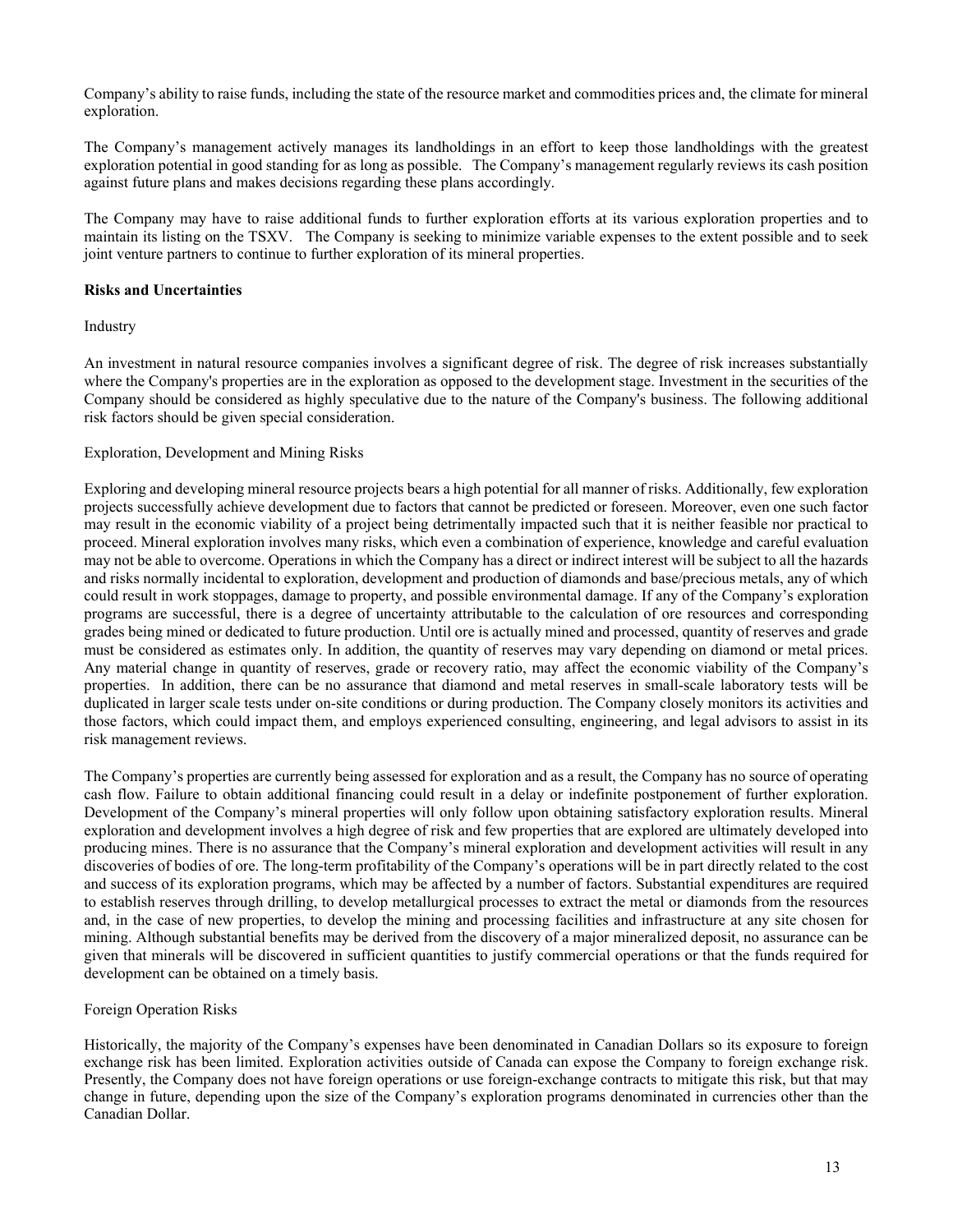#### Insurance

The Company's involvement in the exploration for mineral properties may result in the Company becoming subject to liability for pollution, property damage, personal injury or other hazards. Although the Company may have insurance to address many risks, such insurance has limitations on liability that may not be sufficient to cover the full extent of such liabilities. In addition, such risks may not, in all circumstances be insurable or, in certain circumstances, the Company may elect not to obtain insurance to deal with specific risks due to the high premiums associated with such insurance or other reasons. The payment of such uninsured liabilities would reduce the funds available to the Company. The occurrence of a significant event that the Company is not fully insured against, or the insolvency of the insurer of such event, could have a material adverse effect on the Company's financial position, results of operations or prospects.

## Environmental Risks

All phases of the mineral exploration and development business present environmental risks and hazards and are subject to environmental legislation. Environmental legislation provides for, among other things, restrictions and prohibitions on spills, releases or emissions of various substances used and or produced in association with mining exploration and mining operations. The legislation also requires that facility sites be operated, maintained, abandoned and reclaimed to the satisfaction of applicable regulatory authorities. Compliance with such legislation can require significant expenditures and a breach may result in the imposition of fines and penalties, some of which may be material. Environmental legislation is evolving in a manner expected to result in stricter standards and enforcement, larger fines and liability and potentially increased capital expenditures and operating costs. The discharge of pollutants into the air, soil or water may give rise to liabilities to foreign governments and third parties and may require the Company to incur costs to remedy such discharge. No assurance can be given that the application of environmental laws to the business and operations of the Company will not result in a curtailment of production or a material increase in the costs of production, development or exploration activities or otherwise adversely affect the Company's financial condition, results of operations or prospects.

# Prices, Markets and Marketing of Diamonds and Base/Precious Metals

The Company's revenues, if any, are expected to be in large part derived from the mining and sale of diamonds and base/precious metals or interests related thereto. The price of those commodities has fluctuated widely, particularly in recent years, and is affected by numerous factors beyond the Company's control including international economic and political trends, expectations of inflation, currency exchange fluctuations, interest rates, global or regional consumptive patterns, speculative activities, increased production due to new mine developments and improved mining and production methods. The effect of these factors on the price of diamonds and base/precious metals, and therefore the economic viability of any of the Company's exploration projects, cannot accurately be predicted.

The marketability of any minerals acquired or discovered may be affected by numerous factors which are beyond the control of the Company and which cannot be accurately predicted, such as the proximity and capacity of milling facilities, mineral markets and processing equipment and governmental regulations including regulations relating to royalties, allowable production and importing and exporting of minerals.

## Substantial Capital Requirements and Liquidity

The Company anticipates that it will make substantial capital expenditures for the acquisition, exploration, development and production of its mineral properties in the future. The Company currently has no revenue and may have limited ability to expend the capital necessary to undertake or complete future drilling programs. There can be no assurance that debt or equity financing, or cash generated by operations will be available or sufficient to meet these requirements or for other corporate purposes or, if debt equity financing is available, that it will be on terms acceptable to the Company. Moreover, future activities may require the Company to alter its capitalization significantly. The inability of the Company to access sufficient capital for its operations could have a material adverse effect on the Company's financial condition, results of operations or prospects.

## Issuance of Debt

From time to time the Company may enter into transactions or activities that may be financed with debt which could impair the Company's ability to obtain additional financing in the future. The inability of the Company to access sufficient capital for the repayment of any debt could have a material effect on the Company's financial condition, results of operations or prospects.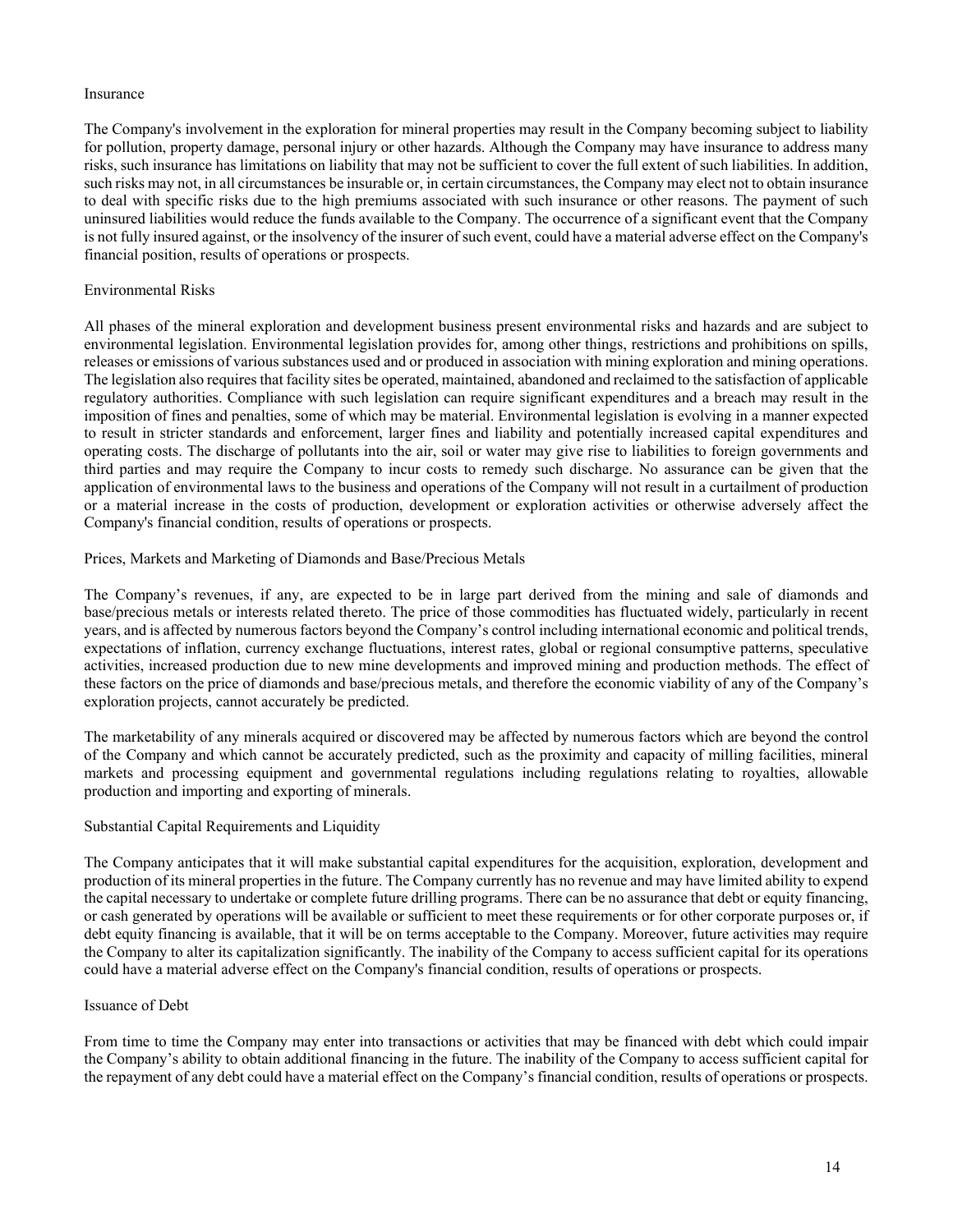## **Outstanding Share Data**

The Company's authorized capital is unlimited common shares without par value.

As at November 29, 2016, the Company had the following shares, options and warrants outstanding:

|                               |        | Number       |
|-------------------------------|--------|--------------|
| Shares issued and outstanding |        | 54, 155, 741 |
| Options:                      |        |              |
| Expire May $10, 2018$         | \$0.27 | 2,075,000    |
| Expire September 23, 2018     | \$0.50 | 200,000      |
| Expire January 28, 2019       | \$0.70 | 985,000      |
| Expire September 25, 2019     | \$0.60 | 680,000      |
| Expire December 16, 2019      | \$0.54 | 200,000      |
| Warrants:                     |        |              |
| April 29, 2018                | \$0.25 | 500,000      |
| August 19, 2018               | \$0.65 | 500,000      |
| Fully diluted                 |        | 59,295,741   |

#### **Share issuances**

On May 28, 2015, the Company completed a private placement of 4,211,000 flow-through shares at a price of \$0.95 per share for total gross proceeds of \$4,000,450. As part of this private placement the Company paid finders' fees and costs totalling \$347,697. The Company intends to use the funds for exploration of its Canadian exploration and evaluation assets in calendar 2015 and 2016 and has renounced these expenditures to the investors using the look back rules.

#### **Stock options and warrants**

At the Company's Annual General Meeting held on November 9, 2016, the shareholders of the Company approved the adoption of a new stock option plan (the "Plan"). The Plan gives the directors the authority to grant options to directors, officers, employees and consultants. The maximum number of shares to be issued under the Plan is 10% of the issued and outstanding common shares at the time of the grant. The exercise price of each option granted shall not be less than the market price at the date of grant less a discount up to 25% in accordance with the policies of the TSXV.

Options granted can have a term up to 5 years with vesting provisions determined by the directors in accordance with TSXV policies for Tier 2 Issuers, with a typical vesting period of 25% upon grant and 25% every six months thereafter.

## **Transactions with Related Parties**

Balances and transactions between the Company and its subsidiaries have been eliminated on consolidation and are not disclosed below. Details of the transactions between the Company and related parties not disclosed elsewhere in the Company's financial statements are disclosed below.

## Related party transaction

Certain companies which have an officer and/or director or former officer and/or director in common and render services or are charged for certain services are as follows:

|                               | Nature of transactions            |
|-------------------------------|-----------------------------------|
| Anglo Celtic Exploration Ltd. | Interest and consulting           |
| Strongbow Exploration Inc.    | Exploration and administration    |
| New Dimension Resources Ltd.  | Administration                    |
| Northair Silver Corp.         | Accounting and corporate services |

The Company incurred the following transactions in the normal course of operations in connection with companies which have an officer and/or director in common.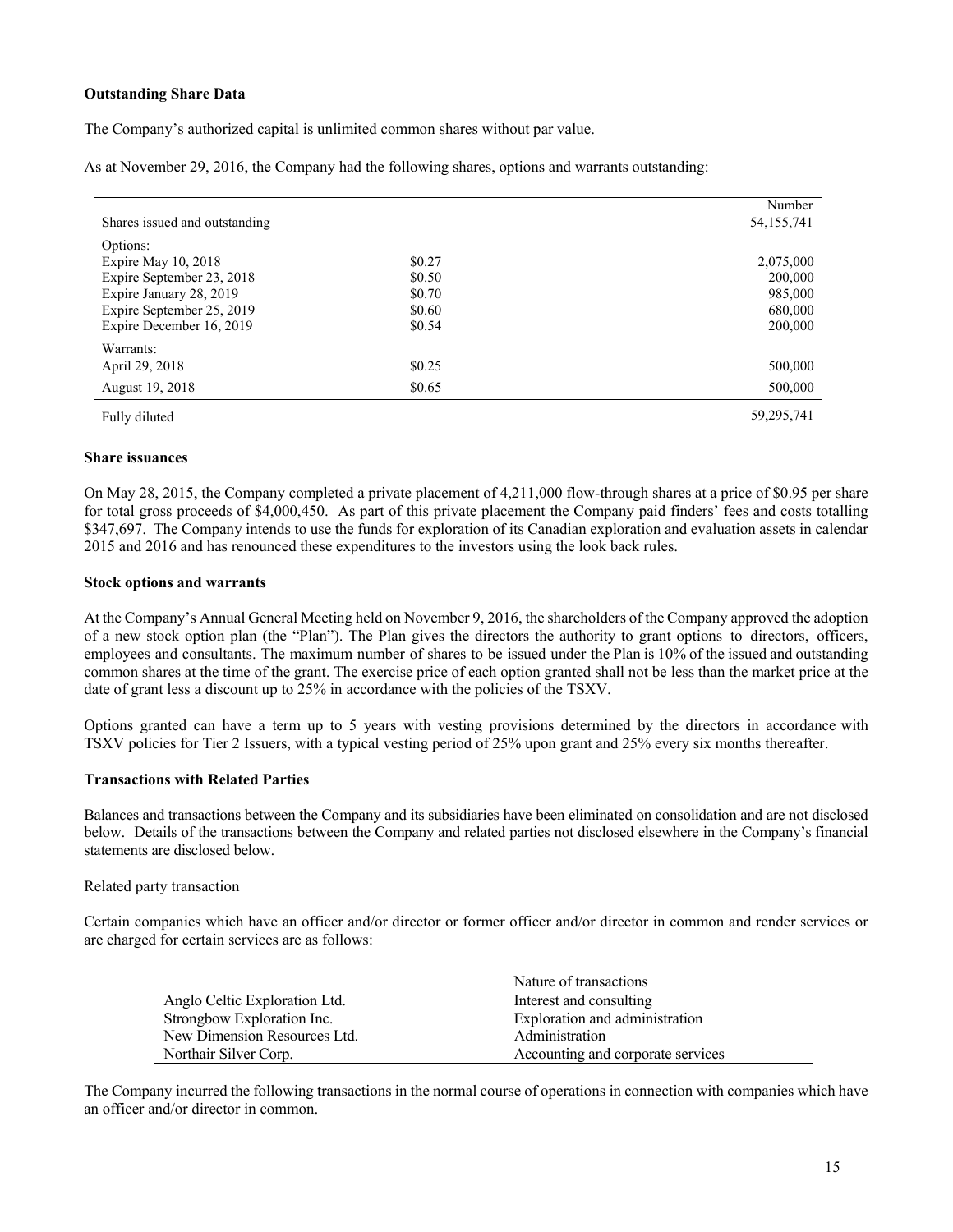- a) Paid or accrued consulting fees of \$9,000 (2015 \$nil) to the corporate secretary of the Company. This amount is included in salaries disclosed below.
- b) Paid \$1,924 (2015 \$1,924) for office and rent to Anglo Celtic Exploration Ltd.
- c) Received or accrued from New Dimension Resources Ltd. and Strongbow Exploration Inc. \$13,800 (2015 \$9,300) for rent, office and administrative costs.
- d) Amounts due to related parties of \$2,249 (April 30, 2016 \$2,249) is owing to Northair Silver Corp., a company that previously had common officers.
- e) Included in other receivables is \$3,121 (April 30, 2016 \$9,116) due from companies having a director or officers in common

The remuneration of directors and key management personnel during the year ended October 31, 2016 was as follows:

|                                            | October 31,<br>2016 | October 31,<br>2015 |
|--------------------------------------------|---------------------|---------------------|
| Salaries <sup>1</sup>                      | 110,414             | 112,748             |
| Salaries in exploration costs <sup>1</sup> | 41,086              | 31,676              |
| Share-based compensation <sup>2</sup>      | 2,068               | 73,692              |
| Total                                      | 153,568             | 218,116             |

1 – When key management is working specifically on mineral properties their time is capitalized against the mineral property.

2 – Share-based compensation is the fair value of options that have been granted to directors and key management personnel.

3 – CEO - \$112,500, CFO - \$30,000 and Corp. Secretary - \$9,000.

During the year ended April 30, 2016, the Company entered into an employment agreement with a senior employee and officer for his services requiring a minimum annual payment of \$225,000. In addition, the employment agreement contains clauses which could provide for a payment or payments in excess of \$450,000 on termination of employment or conclusion of a change in control or similar transaction.

#### **Commitments**

As at October 31, 2016, the commitment for rental of the Company's office space is as follows:

| Year ending    |           |
|----------------|-----------|
| April 30, 2017 | \$ 34,761 |
| April 30, 2018 | \$53,613  |

## **CHANGES IN ACCOUNTING POLICIES AND CRITICAL ACCOUNTING ESTIMATES, JUDGMENTS AND ASSUMPTIONS**

#### **Nature and continuance of operations**

North Arrow Minerals Inc. is incorporated federally under the laws of the Canada Business Corporations Act ("CBCA").

The financial statements of the Company are presented in Canadian dollars, which is the functional currency of the Company. The Company trades on the TSX Venture Exchange (TSXV – NAR) and its registered office address is Ste. #960-789 West Pender Street, Vancouver, BC, Canada V6C 1H2.

The Company's principal business activity is the acquisition and exploration of exploration and evaluation assets. To date, the Company has not generated significant revenues from operations and is considered to be in the exploration stage.

The Company is in the process of acquiring and exploring its exploration and evaluation assets and has not yet determined whether these properties contain reserves that are economically recoverable. The Company's financial statements have been prepared on the assumption that the Company will continue in operation for the foreseeable future and will be able to realize assets and discharge liabilities in the normal course of operations. At October 31, 2016, the Company has a deficit of \$19,269,203, no current source of revenue and may require additional funding to meet its planned activities beyond the upcoming fiscal year. The Company's continuation as a going concern is dependent on the successful results from its mineral property exploration activities and its ability to raise equity capital or borrowings sufficient to meet current and future obligations. There can be no assurances that management's plans for the Company will be successful. These material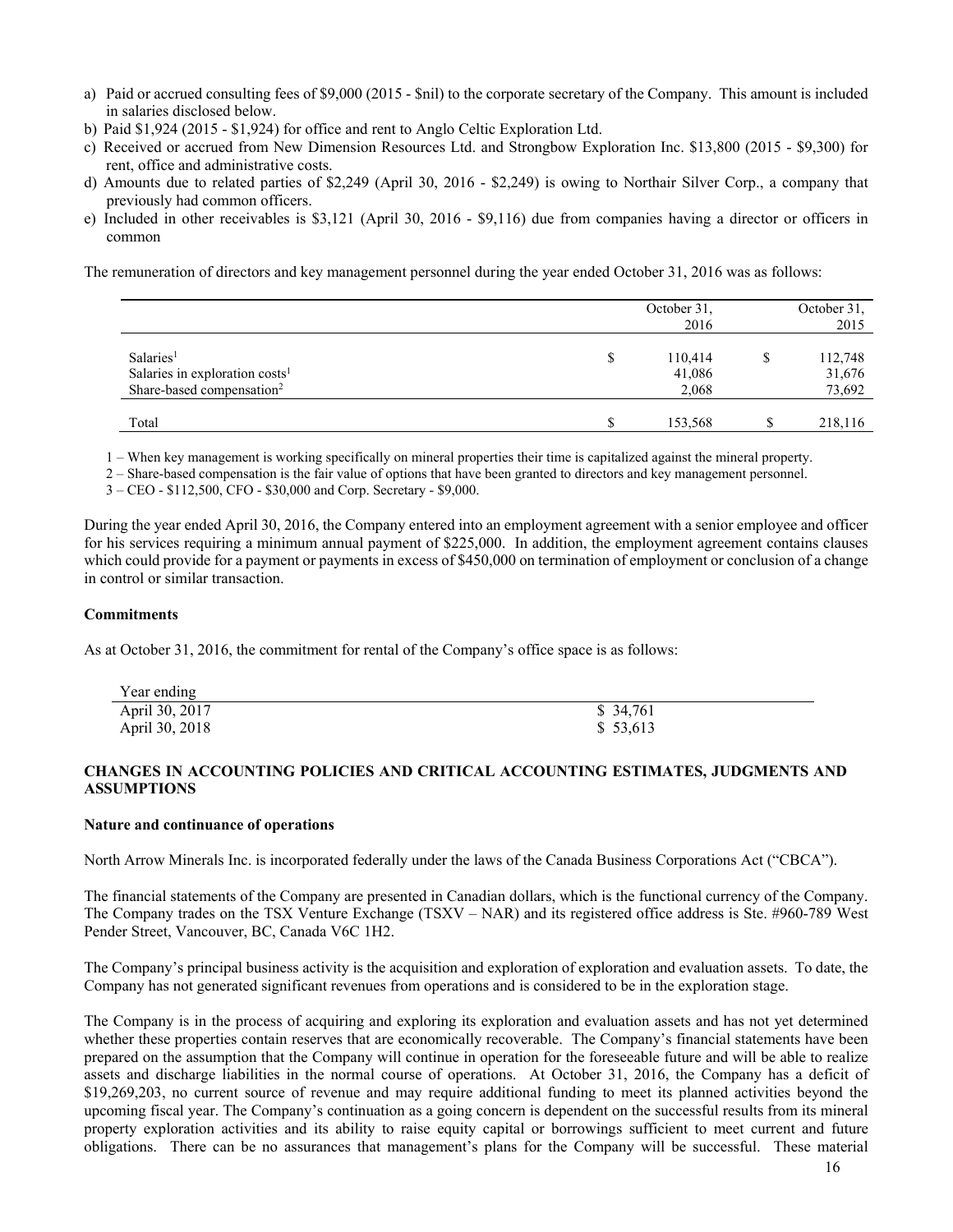uncertainties may cast significant doubt upon the Company's ability to continue as a going concern. The Company's financial statements do not include any adjustments to the recoverability and classification of assets and liabilities that might be necessary, should the Company be unable to continue as a going concern.

#### **Significant accounting policies**

The October 31, 2016 Management Discussion and Analysis should be read in conjunction with the audited annual financial statements of the Company for a listing of the Company's significant accounting policies.

#### **Statement of Compliance**

The Company's condensed interim financial statements have been prepared in accordance with IFRS as issued by the International Accounting Standards Board ("IASB") and the interpretations of the International Financial Reporting Interpretations Committee ("IFRIC") and specifically with IFRS applicable to the preparation of interim financial statements, including IAS 34, Interim Reporting. The accounting policies applied in preparation of the condensed interim financial statements are consistent with those applied and disclosed in the Company's financial statements for the year ended April 30, 2016. The condensed interim financial statements should be read in conjunction with the Company's audited financial statements for the year ended April 30, 2016. The financial statements are presented in Canadian dollars unless otherwise noted.

#### **Historical cost**

The Company's financial statements have been prepared on a historical cost basis except for certain financial instruments measured at fair value.

#### **Significant accounting judgments, estimates and assumptions**

The preparation of financial statements in conformity with IFRS requires management to make certain estimates, judgments and assumptions that affect the reported amounts of assets and liabilities at the date of the financial statements and the reported revenues and expenses during this period.

Although management uses historical experiences and its best knowledge of the amount, events or actions to form the basis for judgments and estimates, actual results may differ from these estimates.

The most significant accounts that require estimates as the basis for determining the stated amounts include the recoverability of exploration and evaluation assets, valuation of share-based payments, valuation of warrants and the valuation of deferred tax amounts.

Critical judgments exercised in applying accounting policies that have the most significant effect on the amounts recognized in the consolidated financial statements are as follows:

(i) Economic recoverability and probability of future benefits of exploration and evaluation costs.

Management has determined that exploration, evaluation and related costs incurred which were capitalized may have future economic benefits and may be economically recoverable. Management uses several criteria in its assessments of economic recoverability and probability of future economic benefits including geologic and other technical information, history of conversion of mineral deposits with similar characteristics to its own properties to proven and probable mineral reserves, the quality and capacity of existing infrastructure facilities, evaluation of permitting and environmental issues and local support for the project.

(ii) Valuation of share-based payments and warrants

The Company uses the Black-Scholes Option Pricing Model for valuation of share-based payments and warrants. Option pricing models require the input of subjective assumptions including expected price volatility, interest rates and forfeiture rate. Changes in the input assumptions can materially affect the fair value estimate and Company's earnings and equity reserves.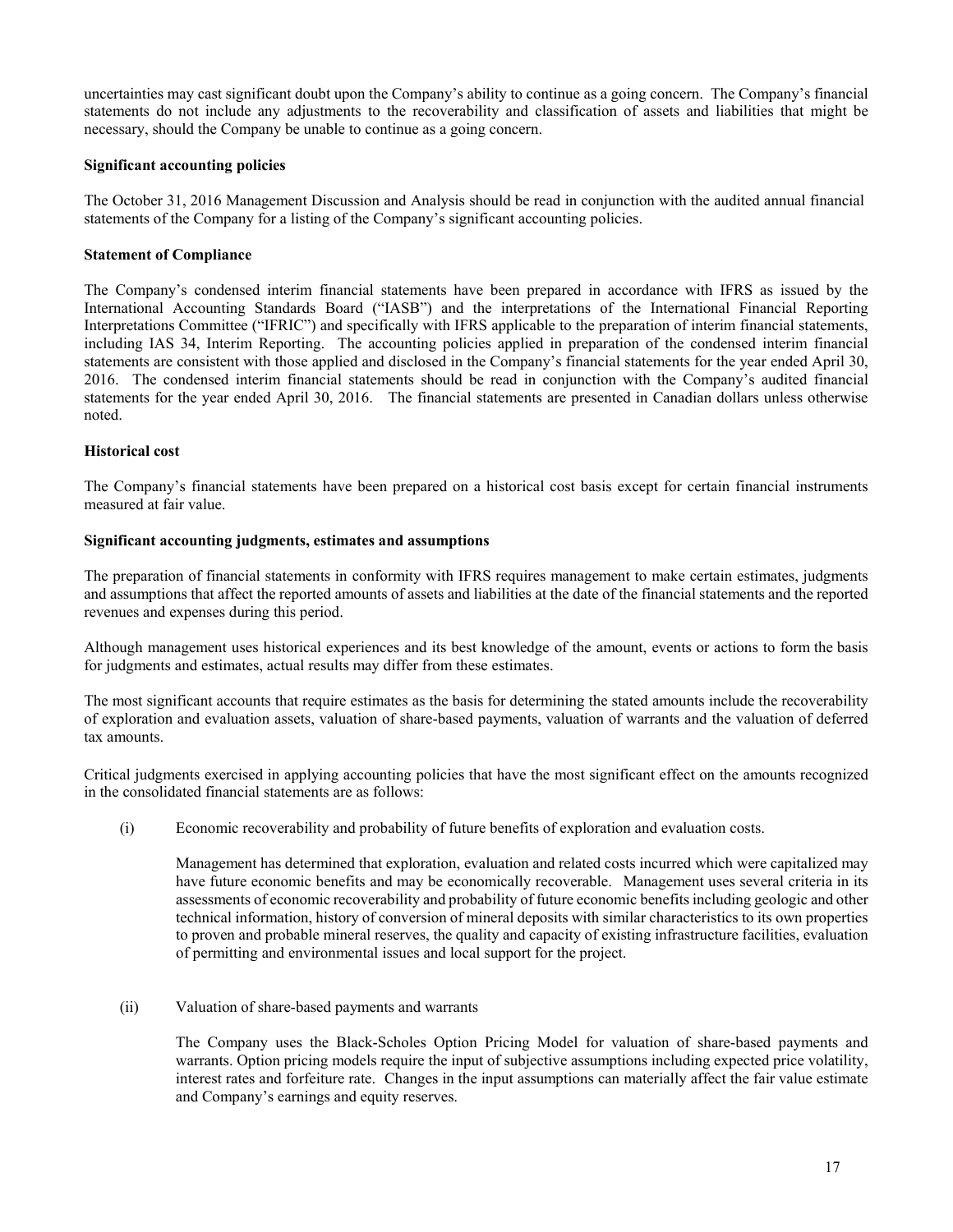#### (iii) Income taxes

In assessing the probability of realizing income tax assets, management makes estimates related to expectations of future taxable income, applicable tax opportunities, expected timing of reversals of existing temporary differences and the likelihood that tax positions taken will be sustained upon examination by applicable tax authorities. In making its assessments, management gives additional weight to positive and negative evidence that can be objectively verified.

#### **New Accounting pronouncements**

- i) The IASB has issued several new standards and amendments which have been adopted by the Company. Each of the new standards is effective for annual periods beginning on or after January 1, 2015. The adoption of the standards and amendments did not have a material effect on the consolidated financial statements.
- ii) Certain pronouncements were issued by the IASB or IFRIC but are not yet effective as at October 31, 2016. The Company intends to adopt these standards and interpretations when they become effective.

The following are the accounting standards issued but not effective as of October 31, 2016, that the Company believes could be significant.

IFRS 9 - Financial Instruments – classification and measurement - Effective for annual periods beginning on or after January 1, 2018 IFRS 9

This is the first part of a new standard on classification and measurement of financial assets that will replace IAS 39, "Financial Instruments: Recognition and Measurement". All equity instruments are measured at fair value. A debt instrument is recorded at amortized cost only if the entity is holding it to collect contractual cash flows and the cash flows represent principal and interest. Otherwise it is measured at fair value with changes in fair value through profit or loss. In addition, this new standard has been updated to include guidance on financial liabilities and derecognition of financial instruments. The extent of the impact of adoption of IFRS 9 has not yet been determined.

IFRS 16 – Leases - Effective for annual periods commencing on or after January 1, 2019.

This new standard eliminates the classification of leases as either operating or finance leases and introduces a single lessee accounting model which requires the lessee to recognize assets and liabilities for all leases with a term of longer than 12 months.

The Company is currently assessing the impact of these new accounting standards on its consolidated financial statements.

## **FINANCIAL INSTRUMENTS AND RISK MANAGEMENT**

Financial instruments measured at fair value are classified into one of three levels in the fair value hierarchy according to the relative reliability of the inputs used to estimate the fair values. The three levels of the fair value hierarchy are:

- Level 1 Unadjusted quoted prices in active markets for identical assets or liabilities;
- Level 2 Inputs other than quoted prices that are observable for the asset or liability either directly or indirectly; and
- Level 3 Inputs that are not based on observable market data.

The Company's financial instruments consist of cash, marketable securities, receivables, accounts payable and accrued liabilities and due to related parties. Cash is carried at fair value using a Level 1 fair value measurement. The carrying value of receivables, accounts payable and accrued liabilities and due to related parties approximate their fair values due to their immediate or short-term maturity. Marketable securities consisting of common shares are recorded at fair value based on the quoted market prices in active markets at the reporting date, which is consistent with Level 1 of the fair value hierarchy**.**  Marketable securities consisting of warrants are recorded at fair value based on a Black Scholes pricing model consistent with Level 3 of the fair value hierarchy.

The Company is exposed to a variety of financial risks by virtue of its activities, including credit risk, interest rate risk, liquidity risks, foreign currency risk, and equity market risk. The Company's objective with respect to risk management is to minimize potential adverse effects on the Company's financial performance. The Board of Directors provides direction and guidance to management with respect to risk management. Management is responsible for establishing controls and procedures to ensure that financial risks are mitigated to acceptable levels.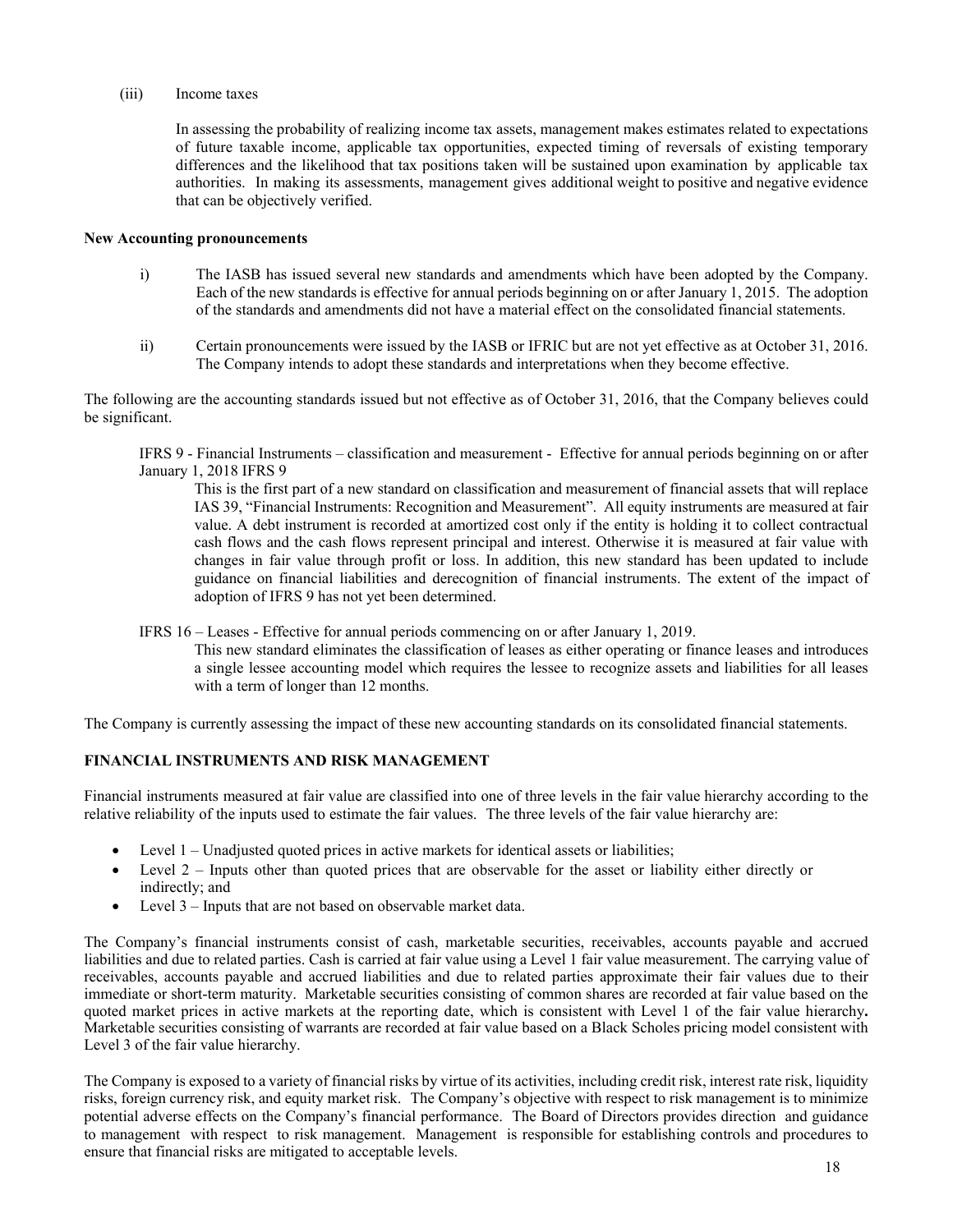#### Credit risk

Credit risk is the risk of financial loss to the Company if a counter-party to a financial instrument fails to meet its contractual obligations. The Company manages credit risk by investing its excess cash in short-term investments with investment grade ratings, issued by a Canadian chartered bank. The Company's receivables consist primarily of sales tax receivables due from the federal government and receivables from companies with which the Company has agreements or options. The maximum exposure to credit risk at the reporting date is the carrying value of the Company's receivables and cash.

#### Interest rate risk

Interest rate risk is the risk that the fair value or future cash flows of a financial instrument will fluctuate because of changes in market interest rates. Financial assets and liabilities with variable interest rates expose the Company to interest rate risk with respect to its cash flow. It is management's opinion that the Company is not exposed to significant interest rate risk.

#### Liquidity risk

Liquidity risk is the risk that the Company will not be able to meet its obligations as they become due. The Company's ability to continue as a going concern is dependent on management's ability to raise the funds required through future equity financings, asset sales or exploration option agreements, or a combination thereof. The Company has no regular cash flow from its operating activities. The Company manages its liquidity risk by forecasting cash flow requirements for its planned exploration and corporate activities and anticipating investing and financing activities. Management and the Board of Directors are actively involved in the review, planning and approval of annual budgets and significant expenditures and commitments. Failure to realize additional funding could cast significant doubt on the Company's ability to continue as a going concern. As at October 31, 2016, the Company had cash of \$1,027,031 (April 30, 2016 - \$2,507,640) available to settle current liabilities of \$34,182 (April 30, 2016- \$608,670).

#### Equity market risk

The Company is exposed to equity price risk arising from its marketable securities, consisting of shares and warrants, which are classified as available for sale and fair value through profit and loss respectively. The Company plans to sell its marketable securities as market conditions permit, or as is required to finance the Company's operations from time-to-time.

## Foreign currency risk

The Company's activities are within Canada and accordingly the Company is not subject to significant foreign currency risk.

## **Capital Management**

The capital of the Company consists of the items included in shareholders' equity. The Company manages its capital structure and makes adjustments to it, based on the funds available to the Company. The Company's objective for capital management is to plan for the capital required to support the Company's ongoing acquisition and exploration of its mineral properties and to provide sufficient funds for its corporate activities. There have been no changes to the management of capital during the fiscal period.

The Company's exploration and evaluation assets are in the exploration stage. As an exploration stage company, the Company is currently unable to self-finance its operations. The Company has historically relied on equity financings to finance its operations. In order to carry out the Company's planned exploration programs and to pay for administrative costs, the Company will have to raise additional funds as required. To effectively manage the Company's capital requirements, the Company's management has in place a planning and budgeting process.

## **Additional Disclosure for Venture Issuers Without Significant Revenue**

Additional disclosure concerning the Company's general and administrative expenses and exploration and evaluation assets and expenses is provided in the Company's statement of financial position, statement of changes in equity, statement of loss and comprehensive loss and the Exploration and Evaluation Assets note contained in its financial statements for the six months ended October 31, 2016 and 2015. These statements are available on SEDAR at www.sedar.com.